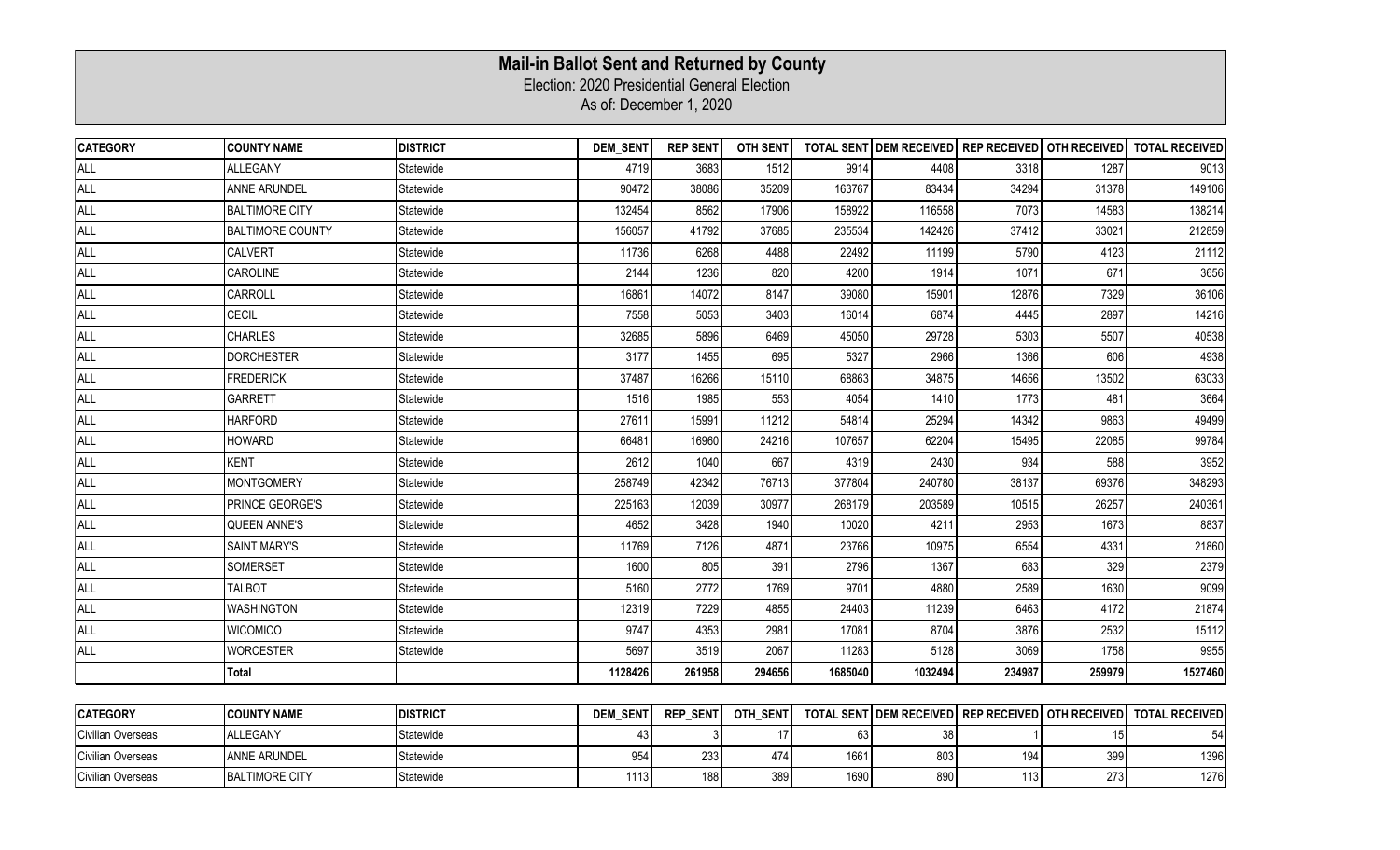| Civilian Overseas | <b>BALTIMORE COUNTY</b> | Statewide       | 1095            | 210             | 436      | 1741   | 901                                               | 164             | 329   | 1394                  |
|-------------------|-------------------------|-----------------|-----------------|-----------------|----------|--------|---------------------------------------------------|-----------------|-------|-----------------------|
| Civilian Overseas | <b>CALVERT</b>          | Statewide       | 70              | 39              | 33       | 142    | 60                                                | 28              | 27    | 115                   |
| Civilian Overseas | <b>CAROLINE</b>         | Statewide       | 13              |                 |          | 24     | 12                                                |                 |       | $20\,$                |
| Civilian Overseas | CARROLL                 | Statewide       | 146             | 60              | 68       | 274    | 124                                               | 49              | 56    | 229                   |
| Civilian Overseas | <b>CECIL</b>            | Statewide       | 78              | 32              | 39       | 149    | 67                                                | 29              | 33    | 129                   |
| Civilian Overseas | <b>CHARLES</b>          | Statewide       | 122             | 30              | 56       | 208    | 96                                                | 23              | 48    | 167                   |
| Civilian Overseas | <b>DORCHESTER</b>       | Statewide       | 22              |                 | 9        | 34     | 18                                                |                 |       | $\overline{28}$       |
| Civilian Overseas | <b>FREDERICK</b>        | Statewide       | 356             | 78              | 124      | 558    | 291                                               | 64              | 99    | 454                   |
| Civilian Overseas | GARRETT                 | Statewide       | 14              | 9               | 12       | 35     | 14                                                |                 | 11    | 31                    |
| Civilian Overseas | <b>HARFORD</b>          | Statewide       | 212             | 63              | 116      | 391    | 175                                               | 50              | 96    | 321                   |
| Civilian Overseas | <b>HOWARD</b>           | Statewide       | 785             | 136             | 292      | 1213   | 645                                               | 108             | 232   | 985                   |
| Civilian Overseas | <b>KENT</b>             | Statewide       | 22              |                 |          | 30     | 21                                                |                 |       | 28                    |
| Civilian Overseas | <b>MONTGOMERY</b>       | Statewide       | 5389            | 507             | 1811     | 7707   | 4547                                              | 359             | 1426  | 6332                  |
| Civilian Overseas | PRINCE GEORGE'S         | Statewide       | 1096            | 105             | 347      | 1548   | 848                                               | 73              | 257   | 1178                  |
| Civilian Overseas | <b>QUEEN ANNE'S</b>     | Statewide       | 56              |                 | 20       | 83     | 49                                                | 6               | 16    | 71                    |
| Civilian Overseas | <b>SAINT MARY'S</b>     | Statewide       | 79              | 35              | 41       | 155    | 66                                                | 29              | 32    | 127                   |
| Civilian Overseas | SOMERSET                | Statewide       |                 |                 | $\Omega$ |        |                                                   |                 |       | $\overline{7}$        |
| Civilian Overseas | TALBOT                  | Statewide       | 87              | 12              | 28       | 127    | 73                                                | 11              | 22    | 106                   |
| Civilian Overseas | <b>WASHINGTON</b>       | Statewide       | 101             | 26              | 55       | 182    | 89                                                | 21              | 43    | 153                   |
| Civilian Overseas | <b>WICOMICO</b>         | Statewide       | 70              |                 | 20       | 94     | 61                                                |                 | 15    | 79                    |
| Civilian Overseas | <b>WORCESTER</b>        | Statewide       | 50              | 15              | 24       | 89     | 44                                                | 10 <sup>1</sup> | 20    | 74                    |
|                   | Total                   |                 | 11980           | 1802            | 4424     | 18206  | 9938                                              | 1348            | 3468  | 14754                 |
|                   |                         |                 |                 |                 |          |        |                                                   |                 |       |                       |
| <b>CATEGORY</b>   | <b>COUNTY NAME</b>      | <b>DISTRICT</b> | <b>DEM_SENT</b> | <b>REP_SENT</b> | OTH_SENT |        | TOTAL SENT DEM RECEIVED REP RECEIVED OTH RECEIVED |                 |       | <b>TOTAL RECEIVED</b> |
| Domestic Civilian | <b>ALLEGANY</b>         | Statewide       | 4669            | 3669            | 1489     | 9827   | 4365                                              | 3307            | 1270  | 8942                  |
| Domestic Civilian | ANNE ARUNDEL            | Statewide       | 88606           | 37289           | 33910    | 159805 | 81904                                             | 33700           | 30361 | 145965                |
| Domestic Civilian | <b>BALTIMORE CITY</b>   | Statewide       | 131145          | 8334            | 17407    | 156886 | 115539                                            | 6935            | 14244 | 136718                |
| Domestic Civilian | <b>BALTIMORE COUNTY</b> | Statewide       | 154704          | 41429           | 37078    | 233211 | 141326                                            | 37141           | 32572 | 211039                |
| Domestic Civilian | <b>CALVERT</b>          | Statewide       | 11567           | 6137            | 4360     | 22064  | 11061                                             | 5696            | 4016  | 20773                 |
| Domestic Civilian | CAROLINE                | Statewide       | 2124            | 1211            | 805      | 4140   | 1897                                              | 1058            | 658   | 3613                  |
| Domestic Civilian | CARROLL                 | Statewide       | 16676           | 13894           | 8008     | 38578  | 15752                                             | 12748           | 7212  | 35712                 |
| Domestic Civilian | CECIL                   | Statewide       | 7457            | 4985            | 3348     | 15790  | 6790                                              | 4390            | 2852  | 14032                 |
| Domestic Civilian | <b>CHARLES</b>          | Statewide       | 32293           | 5779            | 6232     | 44304  | 29428                                             | 5214            | 5331  | 39973                 |
| Domestic Civilian | <b>DORCHESTER</b>       | Statewide       | 3142            | 1446            | 677      | 5265   | 2937                                              | 1361            | 592   | 4890                  |
| Domestic Civilian | <b>FREDERICK</b>        | Statewide       | 36966           | 16028           | 14845    | 67839  | 34450                                             | 14472           | 13303 | 62225                 |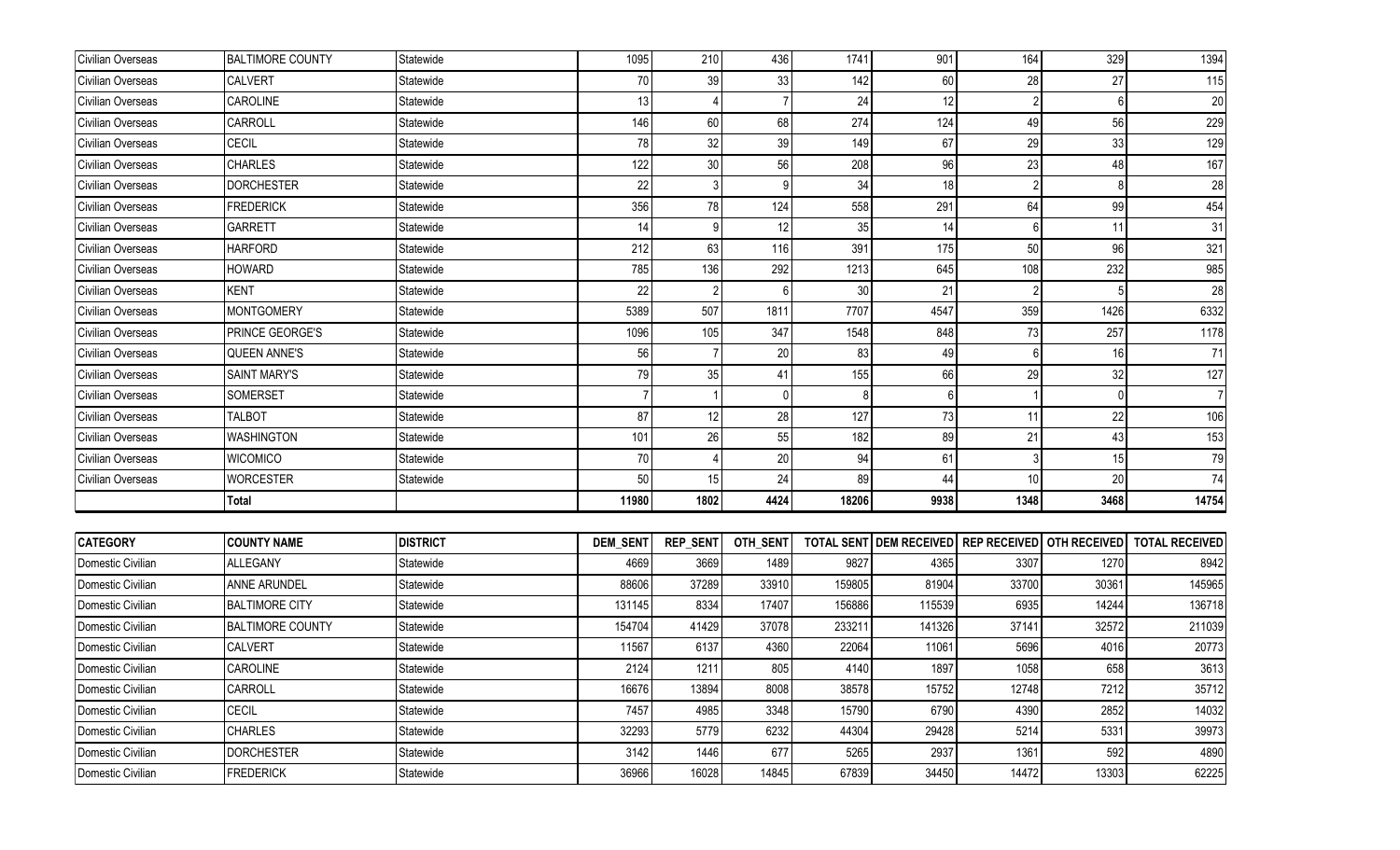| Domestic Civilian        | GARRETT                 | Statewide       | 1501     | 1962            | 531             | 3994    | 1395                           | 1757                | 462                 | 3614                  |
|--------------------------|-------------------------|-----------------|----------|-----------------|-----------------|---------|--------------------------------|---------------------|---------------------|-----------------------|
| Domestic Civilian        | <b>HARFORD</b>          | Statewide       | 27257    | 15769           | 10950           | 53976   | 25020                          | 14167               | 9658                | 48845                 |
| Domestic Civilian        | <b>HOWARD</b>           | Statewide       | 65469    | 16729           | 23738           | 105936  | 61386                          | 15320               | 21723               | 98429                 |
| Domestic Civilian        | <b>KENT</b>             | Statewide       | 2583     | 1037            | 658             | 4278    | 2403                           | 931                 | 582                 | 3916                  |
| Domestic Civilian        | <b>MONTGOMERY</b>       | Statewide       | 252643   | 41588           | 74436           | 368667  | 235661                         | 37584               | 67578               | 340823                |
| Domestic Civilian        | PRINCE GEORGE'S         | Statewide       | 223371   | 11816           | 30281           | 265468  | 202239                         | 10350               | 25776               | 238365                |
| Domestic Civilian        | <b>QUEEN ANNE'S</b>     | Statewide       | 4585     | 3387            | 1899            | 9871    | 4153                           | 2920                | 1643                | 8716                  |
| Domestic Civilian        | <b>SAINT MARY'S</b>     | Statewide       | 11576    | 6959            | 4705            | 23240   | 10822                          | 6418                | 4204                | 21444                 |
| Domestic Civilian        | SOMERSET                | Statewide       | 1589     | 800             | 389             | 2778    | 1358                           | 682                 | 327                 | 2367                  |
| Domestic Civilian        | <b>TALBOT</b>           | Statewide       | 5061     | 2738            | 1729            | 9528    | 4800                           | 2560                | 1597                | 8957                  |
| Domestic Civilian        | <b>WASHINGTON</b>       | Statewide       | 12177    | 7149            | 4756            | 24082   | 11124                          | 6405                | 4101                | 21630                 |
| Domestic Civilian        | <b>WICOMICO</b>         | Statewide       | 9657     | 4321            | 2942            | 16920   | 8630                           | 3849                | 2503                | 14982                 |
| Domestic Civilian        | <b>WORCESTER</b>        | Statewide       | 5639     | 3487            | 2033            | 11159   | 5078                           | 3046                | 1730                | 9854                  |
|                          | Total                   |                 | 1112457  | 257943          | 287206          | 1657606 | 1019518                        | 232011              | 254295              | 1505824               |
|                          |                         |                 |          |                 |                 |         |                                |                     |                     |                       |
| <b>CATEGORY</b>          | <b>COUNTY NAME</b>      | <b>DISTRICT</b> | DEM_SEN1 | <b>REP_SENT</b> | OTH_SENT        |         | <b>TOTAL SENT DEM RECEIVED</b> | <b>REP RECEIVED</b> | <b>OTH RECEIVED</b> | <b>TOTAL RECEIVED</b> |
| Military Overseas        | ALLEGANY                | Statewide       |          |                 | 3               | 11      |                                |                     |                     |                       |
| Military Overseas        | ANNE ARUNDEL            | Statewide       | 236      | 148             | 148             | 532     | 195                            | 110                 | 114                 | 419                   |
| <b>Military Overseas</b> | <b>BALTIMORE CITY</b>   | Statewide       | 59       | 6               | 30 <sup>°</sup> | 95      | 40                             |                     | 20                  | 66                    |
| Military Overseas        | <b>BALTIMORE COUNTY</b> | Statewide       | 97       | 59              | 56              | 212     | 74                             | 42                  | 38                  | 154                   |
| Military Overseas        | <b>CALVERT</b>          | Statewide       | 26       | 24              | 25              | 75      | 20                             | 17                  | 19                  | 56                    |
| Military Overseas        | CAROLINE                | Statewide       |          | 6               | 3               | 13      |                                |                     |                     | 11                    |
| Military Overseas        | CARROLL                 | Statewide       | 10       | 35              | 29              | 74      | 8                              | 20                  | 25                  | 53                    |
| Military Overseas        | CECIL                   | Statewide       |          |                 | $\mathfrak{p}$  | 14      |                                |                     |                     | 10                    |
| Military Overseas        | <b>CHARLES</b>          | Statewide       | 50       | 22              | 52              | 124     | 32                             | 18                  | 38                  | 88                    |
| Military Overseas        | <b>DORCHESTER</b>       | Statewide       |          |                 | 3               |         |                                | $\Omega$            |                     |                       |
| <b>Military Overseas</b> | <b>FREDERICK</b>        | Statewide       | 51       | 45              | 39              | 135     | 41                             | 36                  | 30                  | 107                   |
| <b>Military Overseas</b> | <b>GARRETT</b>          | Statewide       | $\Omega$ |                 | 3               |         |                                |                     |                     |                       |
| <b>Military Overseas</b> | <b>HARFORD</b>          | Statewide       | 20       | 21              | 11              | 52      | 13                             | 15                  |                     | 33                    |
| Military Overseas        | <b>HOWARD</b>           | Statewide       | 62       | 32              | 46              | 140     | 44                             | 24                  | 39                  | 107                   |
| Military Overseas        | <b>KENT</b>             | Statewide       |          | $\Omega$        | $\overline{0}$  |         |                                | $\Omega$            | $\Omega$            |                       |
| Military Overseas        | <b>MONTGOMERY</b>       | Statewide       | 240      | 66              | 110             | 416     | 183                            | 51                  | $90\,$              | 324                   |
| Military Overseas        | PRINCE GEORGE'S         | Statewide       | 202      | 35              | 116             | 353     | 142                            | 25                  | 71                  | 238                   |
| Military Overseas        | <b>QUEEN ANNE'S</b>     | Statewide       | 6        | 8               | 6 <sup>1</sup>  | 20      |                                |                     |                     | 15                    |
| Military Overseas        | <b>SAINT MARY'S</b>     | Statewide       | $30\,$   | 36              | 30              | 96      | 22                             | 31                  | 21                  | 74                    |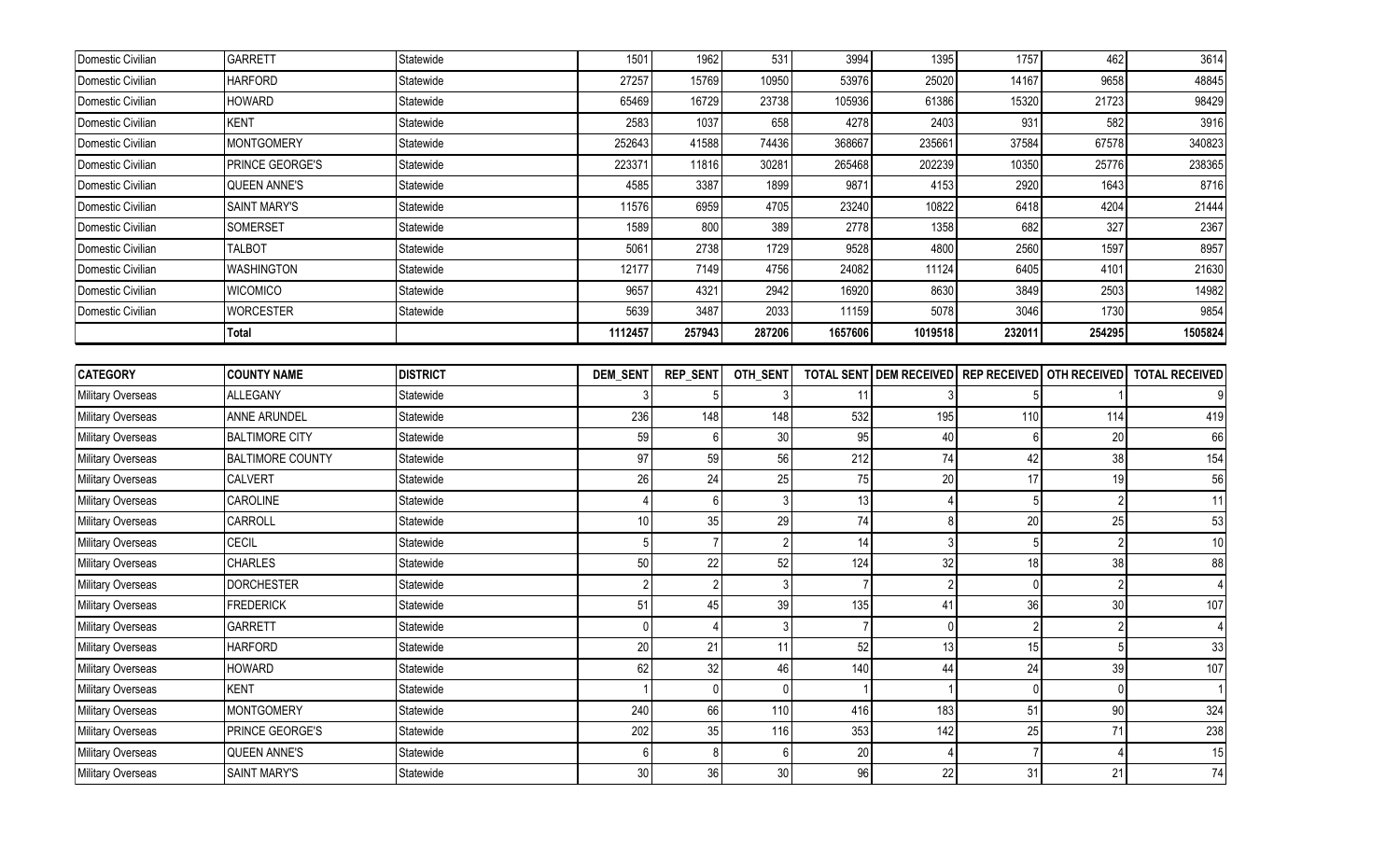| Military Overseas | SOMERSET                | Statewide       | 3        | $\mathbf 0$     | $\overline{0}$ | 3 <sup>1</sup> |              | $\overline{0}$                       | $\overline{0}$ | $\overline{2}$        |
|-------------------|-------------------------|-----------------|----------|-----------------|----------------|----------------|--------------|--------------------------------------|----------------|-----------------------|
| Military Overseas | <b>TALBOT</b>           | Statewide       | 5        |                 |                | 12             |              | $\mathfrak{p}$                       |                | 9                     |
| Military Overseas | <b>WASHINGTON</b>       | Statewide       | 13       | 19              | 23             | 55             |              | 15                                   | 15             | 38                    |
| Military Overseas | <b>WICOMICO</b>         | Statewide       | 12       | 10              | 5              | 27             | $\mathsf{Q}$ |                                      |                | 21                    |
| Military Overseas | <b>WORCESTER</b>        | Statewide       | 5        | $\overline{7}$  |                | 16             |              | $6 \mid$                             |                | 14                    |
|                   | Total                   |                 | 1142     | 600             | 748            | 2490           | 857          | 449                                  | 551            | 1857                  |
|                   |                         |                 |          |                 |                |                |              |                                      |                |                       |
| <b>CATEGORY</b>   | <b>COUNTY NAME</b>      | <b>DISTRICT</b> | DEM_SEN1 | <b>REP_SENT</b> | OTH_SENT       |                |              | TOTAL SENT DEM RECEIVED REP RECEIVED | OTH RECEIVED   | <b>TOTAL RECEIVED</b> |
| Military US       | <b>ALLEGANY</b>         | Statewide       |          | 6               | 3              | 13             |              |                                      |                |                       |
| Military US       | ANNE ARUNDEL            | Statewide       | 676      | 416             | 677            | 1769           | 532          | 290                                  | 504            | 1326                  |
| Military US       | <b>BALTIMORE CITY</b>   | Statewide       | 137      | 34              | 80             | 251            | 89           | 19                                   | 46             | 154                   |
| Military US       | <b>BALTIMORE COUNTY</b> | Statewide       | 161      | 94              | 115            | 370            | 125          | 65                                   | 82             | 272                   |
| Military US       | CALVERT                 | Statewide       | 73       | 68              | 70             | 211            | 58           | 49                                   | 61             | 168                   |
| Military US       | CAROLINE                | Statewide       | 3        | 15              | 5              | 23             |              | 6 <sup>1</sup>                       |                | 12                    |
| Military US       | CARROLL                 | Statewide       | 29       | 83              | 42             | 154            | 17           | 59                                   | 36             | 112                   |
| Military US       | CECIL                   | Statewide       | 18       | 29              | 14             | 61             | 14           | 21                                   | 10             | 45                    |
| Military US       | <b>CHARLES</b>          | Statewide       | 220      | 65              | 129            | 414            | 172          | 48                                   | 90             | 310                   |
| Military US       | <b>DORCHESTER</b>       | Statewide       | 11       |                 | $\mathsf{R}$   | 21             |              |                                      |                | 16                    |
| Military US       | <b>FREDERICK</b>        | Statewide       | 114      | 115             | 102            | 331            | 93           | 84                                   | 70             | 247                   |
| Military US       | <b>GARRETT</b>          | Statewide       |          | 10              |                | 18             |              | 8 <sup>1</sup>                       |                | 15                    |
| Military US       | <b>HARFORD</b>          | Statewide       | 122      | 138             | 135            | 395            | 86           | 110                                  | 104            | 300                   |
| Military US       | <b>HOWARD</b>           | Statewide       | 165      | 63              | 140            | 368            | 129          | 43                                   | 91             | 263                   |
| Military US       | <b>KENT</b>             | Statewide       | 6        |                 | 3              | 10             |              |                                      |                | $\overline{7}$        |
| Military US       | <b>MONTGOMERY</b>       | Statewide       | 477      | 181             | 356            | 1014           | 389          | 143                                  | 282            | 814                   |
| Military US       | PRINCE GEORGE'S         | Statewide       | 494      | 83              | 233            | 810            | 360          | 67                                   | 153            | 580                   |
| Military US       | <b>QUEEN ANNE'S</b>     | Statewide       | .5       | 26              | 15             | 46             |              | 20 <sup>°</sup>                      | 10             | 35                    |
| Military US       | <b>SAINT MARY'S</b>     | Statewide       | 84       | 96              | 95             | 275            | 65           | 76                                   | 74             | 215                   |
| Military US       | SOMERSET                | Statewide       |          |                 | $\overline{2}$ |                |              | $\overline{0}$                       |                | $\overline{3}$        |
| Military US       | <b>TALBOT</b>           | Statewide       |          | 19              | 8              | 34             |              | 16                                   |                | 27                    |
| Military US       | <b>WASHINGTON</b>       | Statewide       | 28       | 35              | 21             | 84             | 18           | 22                                   | 13             | 53                    |
| Military US       | <b>WICOMICO</b>         | Statewide       |          | 18              | 14             | 40             |              | 17                                   |                | 30                    |
| Military US       | <b>WORCESTER</b>        | Statewide       |          | 10              | 6              | 19             |              |                                      |                | 13                    |
|                   | Total                   |                 | 2847     | 1613            | 2278           | 6738           | 2181         | 1179                                 | 1665           | 5025                  |

| <b>CATEGORY</b> | <b>COUNTY NAME</b> | <b>IDISTRICT</b> | <b>DEM SENTI</b> | DED CENT<br>ENI.<br><b>REF</b> | <b>OTH SENT</b> | TOTAL | L SENTI DEM RECEIVEDI REP RECEIVEDI OTH RECEIVEDI 1 |  | <b>RECEIVED</b><br>' TOTAL |
|-----------------|--------------------|------------------|------------------|--------------------------------|-----------------|-------|-----------------------------------------------------|--|----------------------------|
|                 |                    |                  |                  |                                |                 |       |                                                     |  |                            |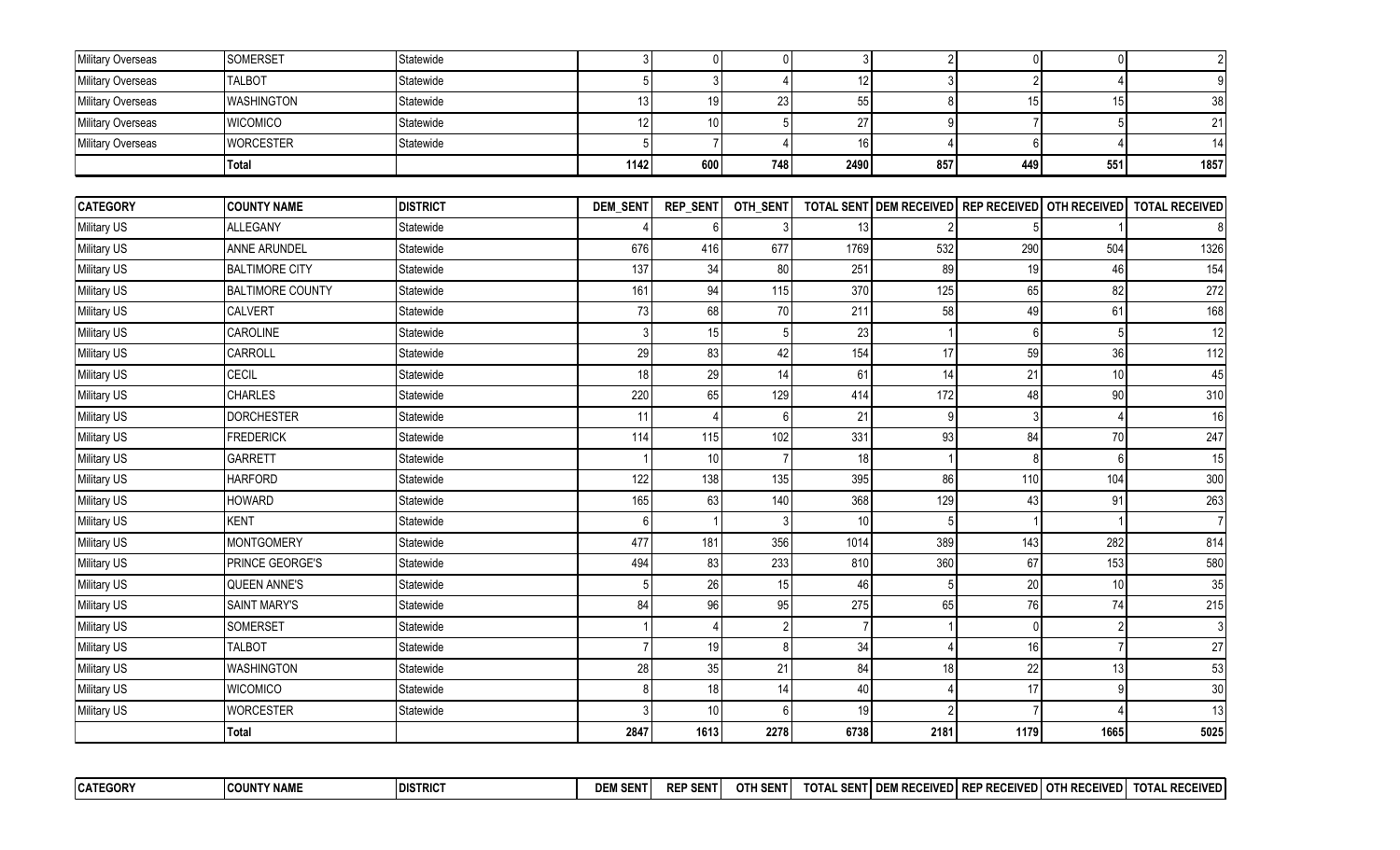| Civilian Overseas | ANNE ARUNDEL                  | Councilmanic District Code 001 | 81   | 35             | 59  | 175  | 68  | 30  | 47  | 145  |
|-------------------|-------------------------------|--------------------------------|------|----------------|-----|------|-----|-----|-----|------|
| Civilian Overseas | ANNE ARUNDEL                  | Councilmanic District Code 002 | 64   | 19             | 35  | 118  | 51  | 18  | 20  | 89   |
| Civilian Overseas | ANNE ARUNDEL                  | Councilmanic District Code 003 | 69   | 42             | 33  | 144  | 56  | 34  | 28  | 118  |
| Civilian Overseas | ANNE ARUNDEL                  | Councilmanic District Code 004 | 180  | 47             | 104 | 331  | 150 | 36  | 90  | 276  |
| Civilian Overseas | ANNE ARUNDEL                  | Councilmanic District Code 005 | 174  | 25             | 62  | 261  | 151 | 23  | 55  | 229  |
| Civilian Overseas | ANNE ARUNDEL                  | Councilmanic District Code 006 | 261  | 34             | 112 | 407  | 215 | 29  | 99  | 343  |
| Civilian Overseas | ANNE ARUNDEL                  | Councilmanic District Code 007 | 125  | 31             | 69  | 225  | 112 | 24  | 60  | 196  |
|                   | <b>ANNE ARUNDEL Total</b>     |                                | 954  | 233            | 474 | 1661 | 803 | 194 | 399 | 1396 |
| Civilian Overseas | <b>BALTIMORE CITY</b>         | Councilmanic District Code 001 | 138  | 45             | 57  | 240  | 112 | 25  | 32  | 169  |
| Civilian Overseas | <b>BALTIMORE CITY</b>         | Councilmanic District Code 002 | 21   |                |     | 27   | 16  |     |     | 20   |
| Civilian Overseas | <b>BALTIMORE CITY</b>         | Councilmanic District Code 003 | 47   |                |     | 62   | 42  |     |     | 52   |
| Civilian Overseas | <b>BALTIMORE CITY</b>         | Councilmanic District Code 004 | 81   |                | 20  | 105  | 63  |     | 14  | 78   |
| Civilian Overseas | <b>BALTIMORE CITY</b>         | Councilmanic District Code 005 | 187  | 109            | 85  | 381  | 141 | 66  | 52  | 259  |
| Civilian Overseas | <b>BALTIMORE CITY</b>         | Councilmanic District Code 006 | 59   |                | 17  | 79   | 48  |     | 14  | 65   |
| Civilian Overseas | <b>BALTIMORE CITY</b>         | Councilmanic District Code 007 | 44   |                | 11  | 56   | 36  |     |     | 45   |
| Civilian Overseas | <b>BALTIMORE CITY</b>         | Councilmanic District Code 008 | 30   |                |     | 39   | 20  |     |     | 28   |
| Civilian Overseas | <b>BALTIMORE CITY</b>         | Councilmanic District Code 009 | 16   |                |     | 20   | 13  |     |     | 16   |
| Civilian Overseas | <b>BALTIMORE CITY</b>         | Councilmanic District Code 010 | 14   |                | 10  | 26   | -9  |     | 6   | 17   |
| Civilian Overseas | <b>BALTIMORE CITY</b>         | Councilmanic District Code 011 | 184  | 11             | 54  | 249  | 155 |     | 47  | 208  |
| Civilian Overseas | <b>BALTIMORE CITY</b>         | Councilmanic District Code 012 | 85   |                | 40  | 128  | 69  |     | 29  | 100  |
| Civilian Overseas | <b>BALTIMORE CITY</b>         | Councilmanic District Code 013 | 25   |                |     | 33   | 22  |     |     | 26   |
| Civilian Overseas | <b>BALTIMORE CITY</b>         | Councilmanic District Code 014 | 182  |                | 59  | 245  | 144 |     | 45  | 193  |
|                   | <b>BALTIMORE CITY Total</b>   |                                | 1113 | 188            | 389 | 1690 | 890 | 113 | 273 | 1276 |
| Civilian Overseas | <b>BALTIMORE COUNTY</b>       | Councilmanic District Code 001 | 137  | 19             | 50  | 206  | 112 | 16  | 39  | 167  |
| Civilian Overseas | <b>BALTIMORE COUNTY</b>       | Councilmanic District Code 002 | 318  | 97             | 130 | 545  | 263 | 74  | 101 | 438  |
| Civilian Overseas | <b>BALTIMORE COUNTY</b>       | Councilmanic District Code 003 | 243  | 28             | 98  | 369  | 219 | 24  | 73  | 316  |
| Civilian Overseas | <b>BALTIMORE COUNTY</b>       | Councilmanic District Code 004 | 116  | 17             | 38  | 171  | 89  | 17  | 28  | 134  |
| Civilian Overseas | <b>BALTIMORE COUNTY</b>       | Councilmanic District Code 005 | 189  | 31             | 65  | 285  | 154 | 21  | 53  | 228  |
| Civilian Overseas | <b>BALTIMORE COUNTY</b>       | Councilmanic District Code 006 | 57   | 13             | 28  | 98   | 41  |     | 18  | 66   |
| Civilian Overseas | <b>BALTIMORE COUNTY</b>       | Councilmanic District Code 007 | 35   |                | 27  | 67   | 23  |     | 17  | 45   |
|                   | <b>BALTIMORE COUNTY Total</b> |                                | 1095 | 210            | 436 | 1741 | 901 | 164 | 329 | 1394 |
| Civilian Overseas | <b>CECIL</b>                  | Councilmanic District Code 001 |      |                |     | 15   | -7  |     |     | 15   |
| Civilian Overseas | CECIL                         | Councilmanic District Code 002 | 14   | $\overline{2}$ | 12  | 28   | 12  |     | 10  | 24   |
| Civilian Overseas | CECIL                         | Councilmanic District Code 003 | 19   | 3              | 6   | 28   | 19  |     | 5   | 26   |
| Civilian Overseas | CECIL                         | Councilmanic District Code 004 | 18   | 12             | 10  | 40   | 12  | 11  | 10  | 33   |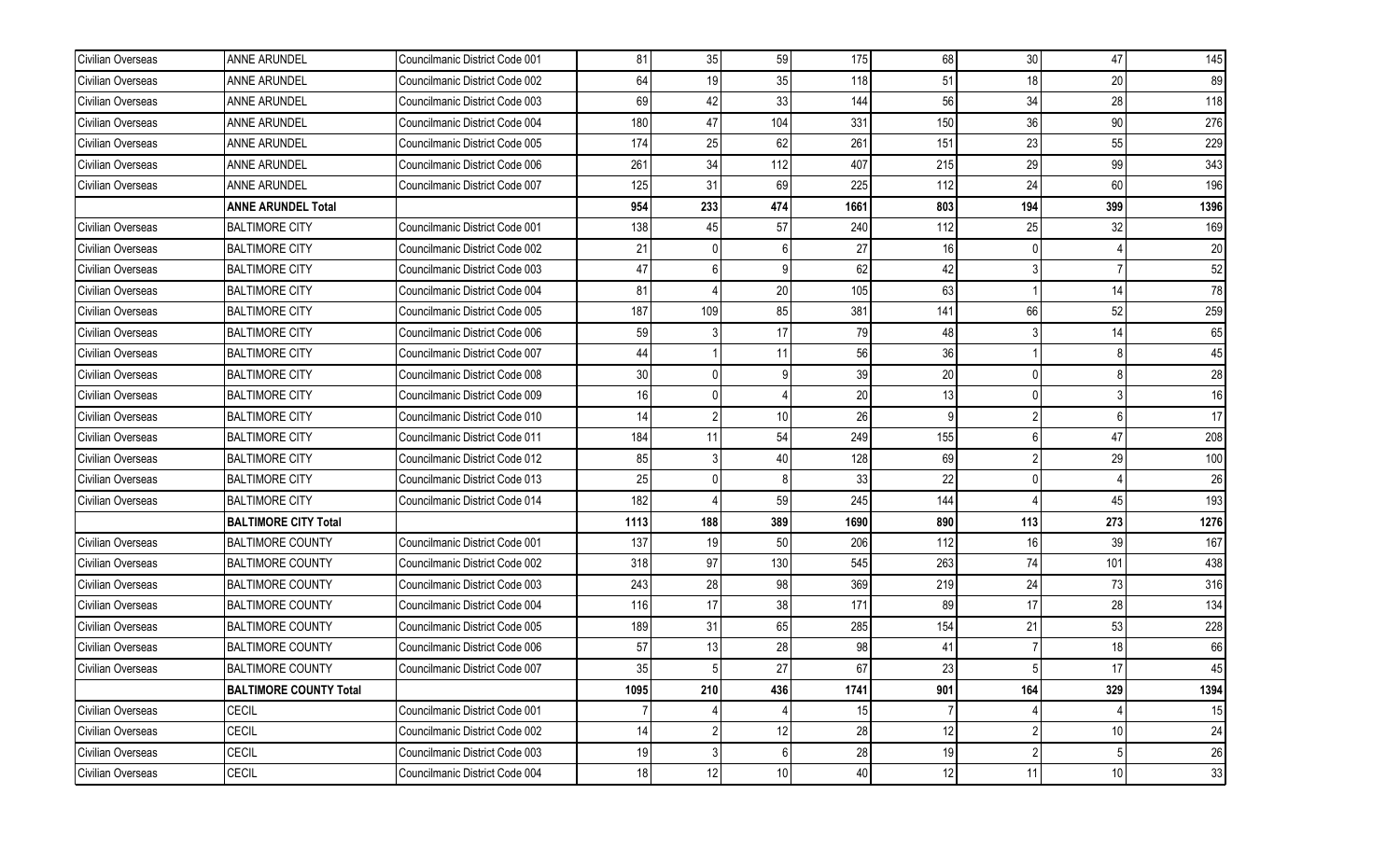| Civilian Overseas        | CECIL                   | Councilmanic District Code 005 | 20   | 11             | $\overline{7}$ | 38             | 17             | 10              |          | 31         |
|--------------------------|-------------------------|--------------------------------|------|----------------|----------------|----------------|----------------|-----------------|----------|------------|
|                          | <b>CECIL Total</b>      |                                | 78   | 32             | 39             | 149            | 67             | 29              | 33       | 129        |
| Civilian Overseas        | <b>DORCHESTER</b>       | Councilmanic District Code 001 |      | $\mathfrak{p}$ |                | 12             |                |                 |          | 10         |
| Civilian Overseas        | <b>DORCHESTER</b>       | Councilmanic District Code 002 | 2    | 0              | U.             | $\mathfrak{p}$ | $\overline{2}$ | $\overline{0}$  | $\Omega$ | $\vert$ 2  |
| Civilian Overseas        | <b>DORCHESTER</b>       | Councilmanic District Code 003 | 12   | <sup>0</sup>   | 5              | 17             | 10             | $\overline{0}$  |          | 14         |
| Civilian Overseas        | DORCHESTER              | Councilmanic District Code 004 |      |                |                |                |                | $\overline{0}$  |          |            |
| <b>Civilian Overseas</b> | DORCHESTER              | Councilmanic District Code 005 |      |                |                |                | $\Omega$       | $\Omega$        | 0        | 0          |
|                          | <b>DORCHESTER Total</b> |                                | 22   | 3 <sup>1</sup> | 9 <sub>l</sub> | 34             | 18             | $\overline{2}$  | ጸ        | ${\bf 28}$ |
| Civilian Overseas        | <b>FREDERICK</b>        | Councilmanic District Code 001 | 73   | 13             | 23             | 109            | 56             | 11              | 19       | 86         |
| Civilian Overseas        | <b>FREDERICK</b>        | Councilmanic District Code 002 | 70   | 18             | 33             | 121            | 62             | 14              | 27       | 103        |
| <b>Civilian Overseas</b> | <b>FREDERICK</b>        | Councilmanic District Code 003 | 87   | 13             | 22             | 122            | 70             | 10 <sup>1</sup> | 17       | 97         |
| <b>Civilian Overseas</b> | <b>FREDERICK</b>        | Councilmanic District Code 004 | 87   | 16             | 24             | 127            | 66             | 14              | 20       | 100        |
| Civilian Overseas        | <b>FREDERICK</b>        | Councilmanic District Code 005 | 39   | 18             | 22             | 79             | 37             | 15              | 16       | 68         |
|                          | <b>FREDERICK Total</b>  |                                | 356  | 78             | 124            | 558            | 291            | 64              | 99       | 454        |
| Civilian Overseas        | <b>HARFORD</b>          | Councilmanic District Code A   | 21   | 5 <sub>l</sub> |                | 34             | 16             |                 | 6        | 26         |
| <b>Civilian Overseas</b> | <b>HARFORD</b>          | Councilmanic District Code B   | 40   | 12             | 21             | 73             | 33             | 10              | 18       | 61         |
| <b>Civilian Overseas</b> | HARFORD                 | Councilmanic District Code C   | 40   | $\overline{7}$ | 19             | 66             | 29             | 5               | 16       | 50         |
| Civilian Overseas        | <b>HARFORD</b>          | Councilmanic District Code D   | 27   | 12             | 18             | 57             | 23             | 11              | 15       | 49         |
| Civilian Overseas        | <b>HARFORD</b>          | Councilmanic District Code E   | 33   | 12             | 20             | 65             | 29             | $\overline{9}$  | 18       | 56         |
| Civilian Overseas        | <b>HARFORD</b>          | Councilmanic District Code F   | 51   | 15             | 30             | 96             | 45             | 11              | 23       | 79         |
|                          | <b>HARFORD Total</b>    |                                | 212  | 63             | 116            | 391            | 175            | 50              | 96       | 321        |
| Civilian Overseas        | HOWARD                  | Councilmanic District Code 001 | 141  | 40             | 48             | 229            | 114            | 34              | 39       | 187        |
| Civilian Overseas        | HOWARD                  | Councilmanic District Code 002 | 142  | 30             | 62             | 234            | 120            | 28              | 53       | 201        |
| Civilian Overseas        | <b>HOWARD</b>           | Councilmanic District Code 003 | 150  | 18             | 71             | 239            | 121            | 12              | 57       | 190        |
| Civilian Overseas        | HOWARD                  | Councilmanic District Code 004 | 208  | 24             | 58             | 290            | 173            | 14              | 48       | 235        |
| Civilian Overseas        | HOWARD                  | Councilmanic District Code 005 | 144  | 24             | 53             | 221            | 117            | 20              | 35       | 172        |
|                          | <b>HOWARD Total</b>     |                                | 785  | 136            | 292            | 1213           | 645            | 108             | 232      | 985        |
| Civilian Overseas        | MONTGOMERY              | Councilmanic District Code 001 | 2215 | 181            | 685            | 3081           | 1896           | 137             | 544      | 2577       |
| Civilian Overseas        | MONTGOMERY              | Councilmanic District Code 002 | 473  | 54             | 182            | 709            | 373            | 33              | 139      | 545        |
| Civilian Overseas        | <b>MONTGOMERY</b>       | Councilmanic District Code 003 | 861  | 88             | 360            | 1309           | 726            | 63              | 274      | 1063       |
| Civilian Overseas        | MONTGOMERY              | Councilmanic District Code 004 | 750  | 120            | 272            | 1142           | 628            | 87              | 213      | 928        |
| Civilian Overseas        | MONTGOMERY              | Councilmanic District Code 005 | 1090 | 64             | 312            | 1466           | 924            | 39              | 256      | 1219       |
|                          | <b>MONTGOMERY Total</b> |                                | 5389 | 507            | 1811           | 7707           | 4547           | 359             | 1426     | 6332       |
| Civilian Overseas        | PRINCE GEORGE'S         | Councilmanic District Code 001 | 153  | 20             | 53             | 226            | 118            | 12              | 47       | 177        |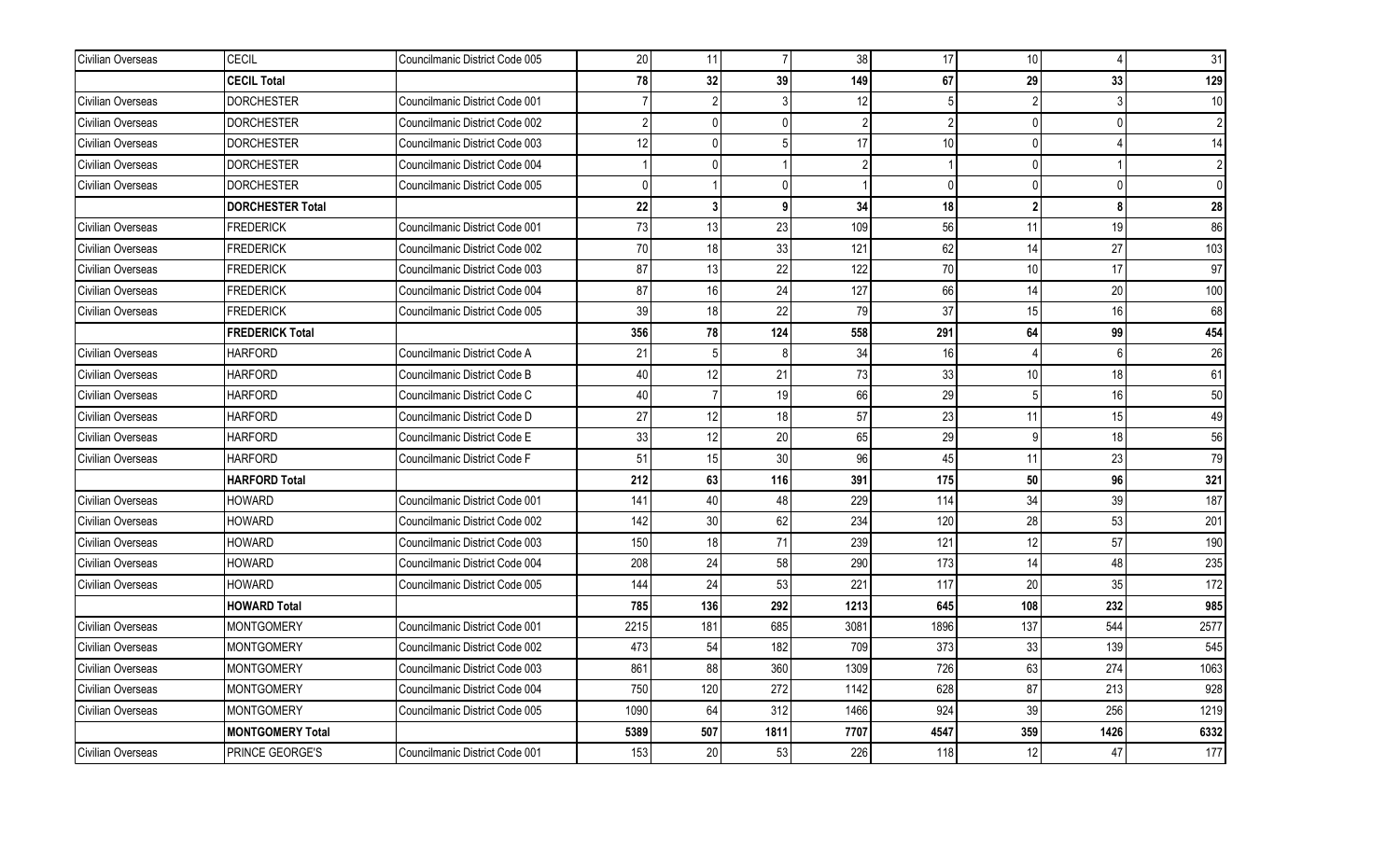| Civilian Overseas              | PRINCE GEORGE'S              | Councilmanic District Code 002 | 126   | 8 <sup>1</sup>  | 36    | 170    | 98    |       | 29    | 131    |
|--------------------------------|------------------------------|--------------------------------|-------|-----------------|-------|--------|-------|-------|-------|--------|
| Civilian Overseas              | PRINCE GEORGE'S              | Councilmanic District Code 003 | 141   | 13              | 59    | 213    | 117   | 11    | 39    | 167    |
| Civilian Overseas              | PRINCE GEORGE'S              | Councilmanic District Code 004 | 225   | 30 <sup>1</sup> | 76    | 331    | 174   | 22    | 54    | 250    |
| Civilian Overseas              | PRINCE GEORGE'S              | Councilmanic District Code 005 | 84    |                 | 20    | 108    | 61    |       | 11    | 73     |
| Civilian Overseas              | <b>PRINCE GEORGE'S</b>       | Councilmanic District Code 006 | 109   |                 | 28    | 145    | 85    |       | 22    | 113    |
| Civilian Overseas              | <b>PRINCE GEORGE'S</b>       | Councilmanic District Code 007 | 44    |                 | 15    | 63     | 28    |       | 12    | 44     |
| Civilian Overseas              | PRINCE GEORGE'S              | Councilmanic District Code 008 | 105   |                 | 33    | 147    | 83    |       | 25    | 117    |
| Civilian Overseas              | <b>PRINCE GEORGE'S</b>       | Councilmanic District Code 009 | 109   | 9               | 27    | 145    | 84    |       | 18    | 106    |
|                                | <b>PRINCE GEORGE'S Total</b> |                                | 1096  | 105             | 347   | 1548   | 848   | 73    | 257   | 1178   |
| Civilian Overseas              | <b>TALBOT</b>                | Councilmanic District Code 000 | 87    | 12              | 28    | 127    | 73    | 11    | 22    | 106    |
|                                | <b>TALBOT Total</b>          |                                | 87    | 12              | 28    | 127    | 73    | 11    | 22    | 106    |
| Civilian Overseas              | <b>WICOMICO</b>              | Councilmanic District Code 001 |       |                 |       | 11     |       |       |       |        |
| Civilian Overseas              | <b>WICOMICO</b>              | Councilmanic District Code 002 | 22    |                 |       | 28     | 18    |       |       | 23     |
| Civilian Overseas              | <b>WICOMICO</b>              | Councilmanic District Code 003 | 18    |                 |       | 21     | 17    |       |       | 20     |
| Civilian Overseas              | <b>WICOMICO</b>              | Councilmanic District Code 004 | 19    |                 |       | 24     | 17    | n     |       | 19     |
| Civilian Overseas              | <b>WICOMICO</b>              | Councilmanic District Code 005 |       |                 |       | 10     |       |       |       | 10     |
|                                | <b>WICOMICO Total</b>        |                                | 70    |                 | 20    | 94     | 61    |       | 15    | 79     |
| <b>Civilian Overseas Total</b> |                              |                                | 11257 | 1571            | 4085  | 16913  | 9319  | 1170  | 3189  | 13678  |
| Domestic Civilian              | <b>ANNE ARUNDEL</b>          | Councilmanic District Code 001 | 12880 | 3539            | 4228  | 20647  | 11655 | 3153  | 3685  | 18493  |
| Domestic Civilian              | <b>ANNE ARUNDEL</b>          | Councilmanic District Code 002 | 10733 | 3957            | 3740  | 18430  | 9718  | 3550  | 3239  | 16507  |
| Domestic Civilian              | <b>ANNE ARUNDEL</b>          | Councilmanic District Code 003 | 9573  | 5298            | 3967  | 18838  | 8821  | 4725  | 3510  | 17056  |
| Domestic Civilian              | ANNE ARUNDEL                 | Councilmanic District Code 004 | 14952 | 4576            | 5599  | 25127  | 13822 | 4202  | 5037  | 23061  |
| Domestic Civilian              | ANNE ARUNDEL                 | Councilmanic District Code 005 | 13334 | 7639            | 5824  | 26797  | 12514 | 6955  | 5337  | 24806  |
| Domestic Civilian              | ANNE ARUNDEL                 | Councilmanic District Code 006 | 14882 | 5677            | 5178  | 25737  | 13914 | 5154  | 4721  | 23789  |
| Domestic Civilian              | <b>ANNE ARUNDEL</b>          | Councilmanic District Code 007 | 12252 | 6603            | 5374  | 24229  | 11460 | 5961  | 4832  | 22253  |
|                                | <b>ANNE ARUNDEL Total</b>    |                                | 88606 | 37289           | 33910 | 159805 | 81904 | 33700 | 30361 | 145965 |
| Domestic Civilian              | <b>BALTIMORE CITY</b>        | Councilmanic District Code 001 | 10191 | 1538            | 2620  | 14349  | 9290  | 1296  | 2256  | 12842  |
| Domestic Civilian              | <b>BALTIMORE CITY</b>        | Councilmanic District Code 002 | 8394  | 473             | 927   | 9794   | 7129  | 392   | 698   | 8219   |
| Domestic Civilian              | <b>BALTIMORE CITY</b>        | Councilmanic District Code 003 | 10211 | 695             | 1283  | 12189  | 9123  | 594   | 1058  | 10775  |
| Domestic Civilian              | <b>BALTIMORE CITY</b>        | Councilmanic District Code 004 | 11890 | 563             | 1306  | 13759  | 10685 | 485   | 1108  | 12278  |
| Domestic Civilian              | <b>BALTIMORE CITY</b>        | Councilmanic District Code 005 | 11379 | 968             | 1225  | 13572  | 10289 | 824   | 1043  | 12156  |
| Domestic Civilian              | <b>BALTIMORE CITY</b>        | Councilmanic District Code 006 | 9153  | 351             | 769   | 10273  | 8028  | 287   | 608   | 8923   |
| Domestic Civilian              | <b>BALTIMORE CITY</b>        | Councilmanic District Code 007 | 8848  | 298             | 969   | 10115  | 7639  | 241   | 780   | 8660   |
| Domestic Civilian              | <b>BALTIMORE CITY</b>        | Councilmanic District Code 008 | 10089 | 331             | 976   | 11396  | 8686  | 278   | 742   | 9706   |
| Domestic Civilian              | <b>BALTIMORE CITY</b>        | Councilmanic District Code 009 | 5961  | 194             | 559   | 6714   | 4881  | 146   | 375   | 5402   |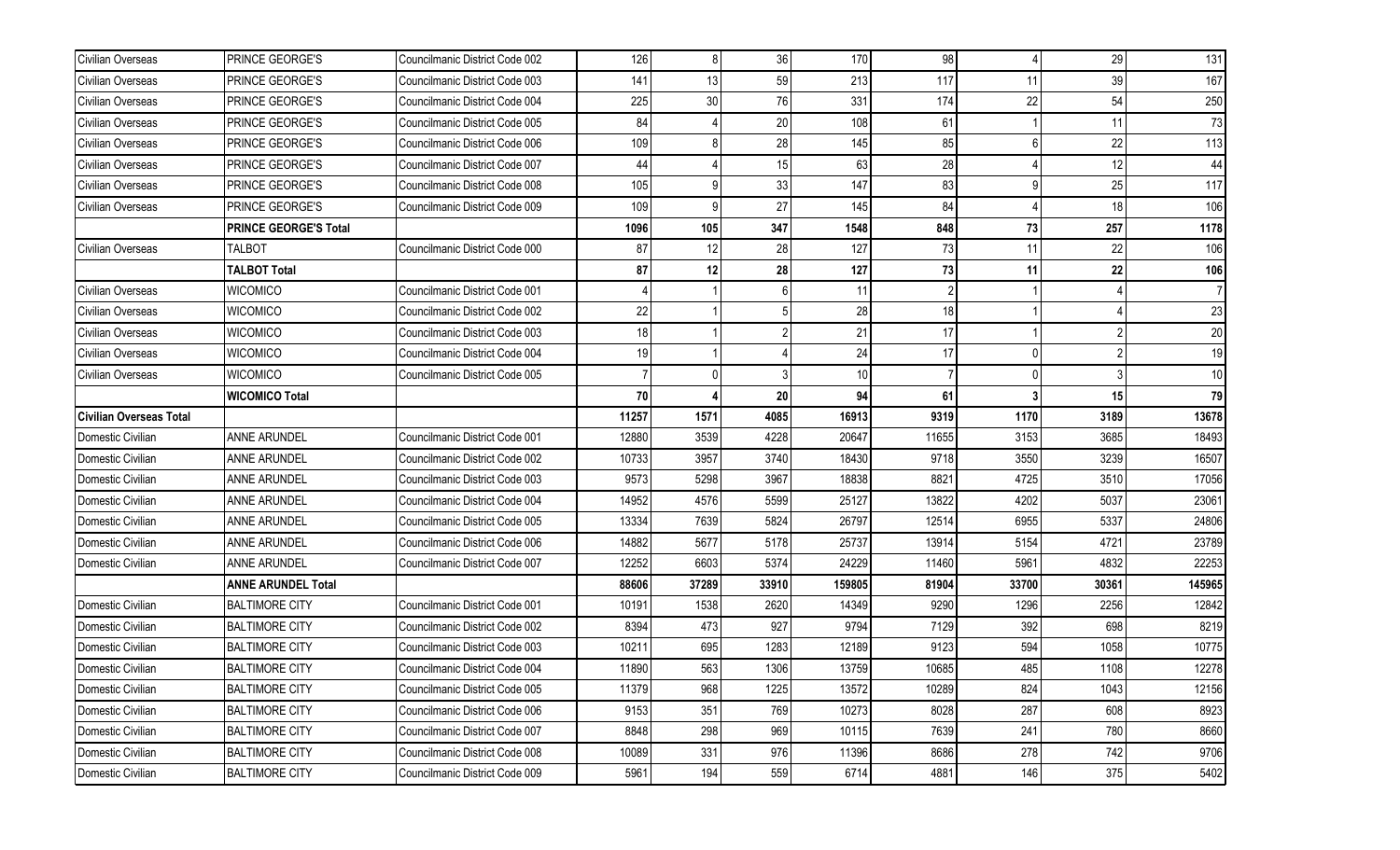| Domestic Civilian | <b>BALTIMORE CITY</b>         | Councilmanic District Code 010 | 4998   | 591   | 901   | 6490   | 4155   | 454   | 677   | 5286   |
|-------------------|-------------------------------|--------------------------------|--------|-------|-------|--------|--------|-------|-------|--------|
| Domestic Civilian | <b>BALTIMORE CITY</b>         | Councilmanic District Code 011 | 12864  | 1301  | 2642  | 16807  | 11658  | 1098  | 2250  | 15006  |
| Domestic Civilian | <b>BALTIMORE CITY</b>         | Councilmanic District Code 012 | 8236   | 267   | 1040  | 9543   | 7107   | 196   | 830   | 8133   |
| Domestic Civilian | <b>BALTIMORE CITY</b>         | Councilmanic District Code 013 | 7165   | 272   | 783   | 8220   | 6014   | 210   | 597   | 6821   |
| Domestic Civilian | <b>BALTIMORE CITY</b>         | Councilmanic District Code 014 | 11766  | 492   | 1407  | 13665  | 10855  | 434   | 1222  | 12511  |
|                   | <b>BALTIMORE CITY Total</b>   |                                | 131145 | 8334  | 17407 | 156886 | 115539 | 6935  | 14244 | 136718 |
| Domestic Civilian | <b>BALTIMORE COUNTY</b>       | Councilmanic District Code 001 | 21269  | 4818  | 5211  | 31298  | 19361  | 4261  | 4575  | 28197  |
| Domestic Civilian | <b>BALTIMORE COUNTY</b>       | Councilmanic District Code 002 | 29580  | 6310  | 6010  | 41900  | 27423  | 5669  | 5358  | 38450  |
| Domestic Civilian | <b>BALTIMORE COUNTY</b>       | Councilmanic District Code 003 | 21417  | 11427 | 7664  | 40508  | 20267  | 10557 | 6988  | 37812  |
| Domestic Civilian | <b>BALTIMORE COUNTY</b>       | Councilmanic District Code 004 | 30401  | 2084  | 4207  | 36692  | 27277  | 1824  | 3597  | 32698  |
| Domestic Civilian | <b>BALTIMORE COUNTY</b>       | Councilmanic District Code 005 | 22602  | 8150  | 6345  | 37097  | 20980  | 7432  | 5678  | 34090  |
| Domestic Civilian | <b>BALTIMORE COUNTY</b>       | Councilmanic District Code 006 | 18410  | 4763  | 4688  | 27861  | 16418  | 4191  | 3995  | 24604  |
| Domestic Civilian | <b>BALTIMORE COUNTY</b>       | Councilmanic District Code 007 | 11025  | 3877  | 2953  | 17855  | 9600   | 3207  | 2381  | 15188  |
|                   | <b>BALTIMORE COUNTY Total</b> |                                | 154704 | 41429 | 37078 | 233211 | 141326 | 37141 | 32572 | 211039 |
| Domestic Civilian | <b>CECIL</b>                  | Councilmanic District Code 001 | 1378   | 874   | 531   | 2783   | 1244   | 764   | 450   | 2458   |
| Domestic Civilian | <b>CECIL</b>                  | Councilmanic District Code 002 | 1715   | 738   | 690   | 3143   | 1523   | 647   | 563   | 2733   |
| Domestic Civilian | <b>CECIL</b>                  | Councilmanic District Code 003 | 1412   | 1223  | 714   | 3349   | 1317   | 1072  | 622   | 3011   |
| Domestic Civilian | CECIL                         | Councilmanic District Code 004 | 1465   | 1046  | 666   | 3177   | 1337   | 933   | 566   | 2836   |
| Domestic Civilian | <b>CECIL</b>                  | Councilmanic District Code 005 | 1487   | 1104  | 747   | 3338   | 1369   | 974   | 651   | 2994   |
|                   | <b>CECIL Total</b>            |                                | 7457   | 4985  | 3348  | 15790  | 6790   | 4390  | 2852  | 14032  |
| Domestic Civilian | <b>DORCHESTER</b>             | Councilmanic District Code 001 | 610    | 465   | 156   | 1231   | 590    | 446   | 140   | 1176   |
| Domestic Civilian | <b>DORCHESTER</b>             | Councilmanic District Code 002 | 707    | 80    | 101   | 888    | 647    | 73    | 84    | 804    |
| Domestic Civilian | <b>DORCHESTER</b>             | Councilmanic District Code 003 | 840    | 354   | 181   | 1375   | 788    | 340   | 161   | 1289   |
| Domestic Civilian | <b>DORCHESTER</b>             | Councilmanic District Code 004 | 528    | 260   | 130   | 918    | 490    | 234   | 113   | 837    |
| Domestic Civilian | <b>DORCHESTER</b>             | Councilmanic District Code 005 | 457    | 287   | 109   | 853    | 422    | 268   | 94    | 784    |
|                   | <b>DORCHESTER Total</b>       |                                | 3142   | 1446  | 677   | 5265   | 2937   | 1361  | 592   | 4890   |
| Domestic Civilian | <b>FREDERICK</b>              | Councilmanic District Code 001 | 7973   | 3597  | 3381  | 14951  | 7439   | 3254  | 3030  | 13723  |
| Domestic Civilian | <b>FREDERICK</b>              | Councilmanic District Code 002 | 7692   | 4119  | 3650  | 15461  | 7212   | 3741  | 3298  | 14251  |
| Domestic Civilian | <b>FREDERICK</b>              | Councilmanic District Code 003 | 8096   | 2397  | 2704  | 13197  | 7472   | 2159  | 2388  | 12019  |
| Domestic Civilian | <b>FREDERICK</b>              | Councilmanic District Code 004 | 8900   | 2896  | 3176  | 14972  | 8305   | 2573  | 2845  | 13723  |
| Domestic Civilian | <b>FREDERICK</b>              | Councilmanic District Code 005 | 4305   | 3019  | 1934  | 9258   | 4022   | 2745  | 1742  | 8509   |
|                   | <b>FREDERICK Total</b>        |                                | 36966  | 16028 | 14845 | 67839  | 34450  | 14472 | 13303 | 62225  |
| Domestic Civilian | <b>HARFORD</b>                | Councilmanic District Code A   | 4762   | 1394  | 1378  | 7534   | 4157   | 1192  | 1123  | 6472   |
| Domestic Civilian | <b>HARFORD</b>                | Councilmanic District Code B   | 4607   | 3332  | 2051  | 9990   | 4325   | 3008  | 1861  | 9194   |
| Domestic Civilian | <b>HARFORD</b>                | Councilmanic District Code C   | 4692   | 3190  | 2056  | 9938   | 4441   | 2930  | 1855  | 9226   |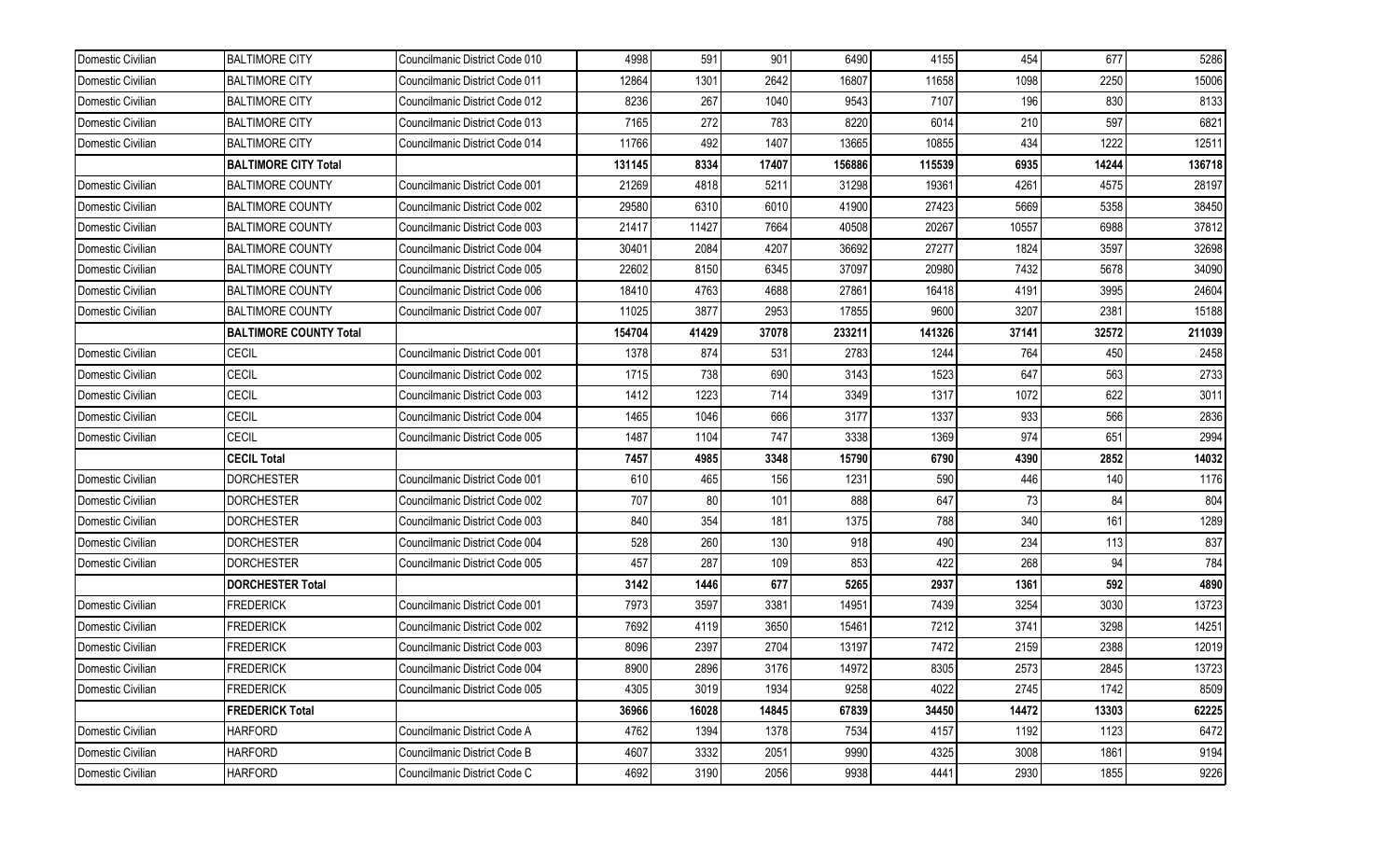| Domestic Civilian       | <b>HARFORD</b>               | Councilmanic District Code D   | 3321    | 3147   | 1594   | 8062    | 3127   | 2853   | 1414   | 7394    |
|-------------------------|------------------------------|--------------------------------|---------|--------|--------|---------|--------|--------|--------|---------|
| Domestic Civilian       | <b>HARFORD</b>               | Councilmanic District Code E   | 4402    | 2365   | 1773   | 8540    | 4010   | 2110   | 1547   | 7667    |
| Domestic Civilian       | <b>HARFORD</b>               | Councilmanic District Code F   | 5473    | 2341   | 2098   | 9912    | 4960   | 2074   | 1858   | 8892    |
|                         | <b>HARFORD Total</b>         |                                | 27257   | 15769  | 10950  | 53976   | 25020  | 14167  | 9658   | 48845   |
| Domestic Civilian       | <b>HOWARD</b>                | Councilmanic District Code 001 | 12918   | 3613   | 5074   | 21605   | 12136  | 3338   | 4634   | 20108   |
| Domestic Civilian       | <b>HOWARD</b>                | Councilmanic District Code 002 | 13569   | 2642   | 4567   | 20778   | 12634  | 2421   | 4162   | 19217   |
| Domestic Civilian       | <b>HOWARD</b>                | Councilmanic District Code 003 | 12886   | 2294   | 3878   | 19058   | 11911  | 2088   | 3534   | 17533   |
| Domestic Civilian       | <b>HOWARD</b>                | Councilmanic District Code 004 | 15038   | 2944   | 5095   | 23077   | 14231  | 2735   | 4682   | 21648   |
| Domestic Civilian       | <b>HOWARD</b>                | Councilmanic District Code 005 | 11058   | 5236   | 5124   | 21418   | 10474  | 4738   | 4711   | 19923   |
|                         | <b>HOWARD Total</b>          |                                | 65469   | 16729  | 23738  | 105936  | 61386  | 15320  | 21723  | 98429   |
| Domestic Civilian       | <b>MONTGOMERY</b>            | Councilmanic District Code 001 | 64624   | 11334  | 19384  | 95342   | 61324  | 10357  | 17901  | 89582   |
| Domestic Civilian       | <b>MONTGOMERY</b>            | Councilmanic District Code 002 | 41425   | 8486   | 15130  | 65041   | 38034  | 7661   | 13684  | 59379   |
| Domestic Civilian       | <b>MONTGOMERY</b>            | Councilmanic District Code 003 | 49251   | 9044   | 16422  | 74717   | 46256  | 8179   | 14949  | 69384   |
| Domestic Civilian       | MONTGOMERY                   | Councilmanic District Code 004 | 44392   | 8159   | 12581  | 65132   | 40982  | 7350   | 11297  | 59629   |
| Domestic Civilian       | <b>MONTGOMERY</b>            | Councilmanic District Code 005 | 52951   | 4565   | 10919  | 68435   | 49065  | 4037   | 9747   | 62849   |
|                         | <b>MONTGOMERY Total</b>      |                                | 252643  | 41588  | 74436  | 368667  | 235661 | 37584  | 67578  | 340823  |
| Domestic Civilian       | PRINCE GEORGE'S              | Councilmanic District Code 001 | 20978   | 2319   | 4638   | 27935   | 18793  | 2040   | 3919   | 24752   |
| Domestic Civilian       | PRINCE GEORGE'S              | Councilmanic District Code 002 | 13133   | 679    | 2241   | 16053   | 11666  | 588    | 1867   | 14121   |
| Domestic Civilian       | PRINCE GEORGE'S              | Councilmanic District Code 003 | 17023   | 1215   | 3129   | 21367   | 15202  | 1023   | 2632   | 18857   |
| Domestic Civilian       | PRINCE GEORGE'S              | Councilmanic District Code 004 | 28389   | 2833   | 5196   | 36418   | 25986  | 2549   | 4575   | 33110   |
| Domestic Civilian       | PRINCE GEORGE'S              | Councilmanic District Code 005 | 23820   | 778    | 2673   | 27271   | 21460  | 672    | 2230   | 24362   |
| Domestic Civilian       | PRINCE GEORGE'S              | Councilmanic District Code 006 | 38484   | 945    | 3961   | 43390   | 35328  | 834    | 3428   | 39590   |
| Domestic Civilian       | PRINCE GEORGE'S              | Councilmanic District Code 007 | 21632   | 419    | 1841   | 23892   | 19119  | 339    | 1494   | 20952   |
| Domestic Civilian       | PRINCE GEORGE'S              | Councilmanic District Code 008 | 25725   | 1001   | 2885   | 29611   | 23332  | 872    | 2407   | 26611   |
| Domestic Civilian       | PRINCE GEORGE'S              | Councilmanic District Code 009 | 34187   | 1627   | 3717   | 39531   | 31353  | 1433   | 3224   | 36010   |
|                         | <b>PRINCE GEORGE'S Total</b> |                                | 223371  | 11816  | 30281  | 265468  | 202239 | 10350  | 25776  | 238365  |
| Domestic Civilian       | <b>TALBOT</b>                | Councilmanic District Code 000 | 5061    | 2738   | 1729   | 9528    | 4800   | 2560   | 1597   | 8957    |
|                         | <b>TALBOT Total</b>          |                                | 5061    | 2738   | 1729   | 9528    | 4800   | 2560   | 1597   | 8957    |
| Domestic Civilian       | <b>WICOMICO</b>              | Councilmanic District Code 001 | 2191    | 376    | 399    | 2966    | 1883   | 327    | 313    | 2523    |
| Domestic Civilian       | <b>WICOMICO</b>              | Councilmanic District Code 002 | 2038    | 1235   | 718    | 3991    | 1859   | 1127   | 627    | 3613    |
| Domestic Civilian       | <b>WICOMICO</b>              | Councilmanic District Code 003 | 2053    | 1130   | 704    | 3887    | 1835   | 1019   | 604    | 3458    |
| Domestic Civilian       | <b>WICOMICO</b>              | Councilmanic District Code 004 | 1722    | 590    | 539    | 2851    | 1537   | 511    | 451    | 2499    |
| Domestic Civilian       | <b>WICOMICO</b>              | Councilmanic District Code 005 | 1653    | 990    | 582    | 3225    | 1516   | 865    | 508    | 2889    |
|                         | <b>WICOMICO Total</b>        |                                | 9657    | 4321   | 2942   | 16920   | 8630   | 3849   | 2503   | 14982   |
| Domestic Civilian Total |                              |                                | 1005478 | 202472 | 251341 | 1459291 | 920682 | 181829 | 222759 | 1325270 |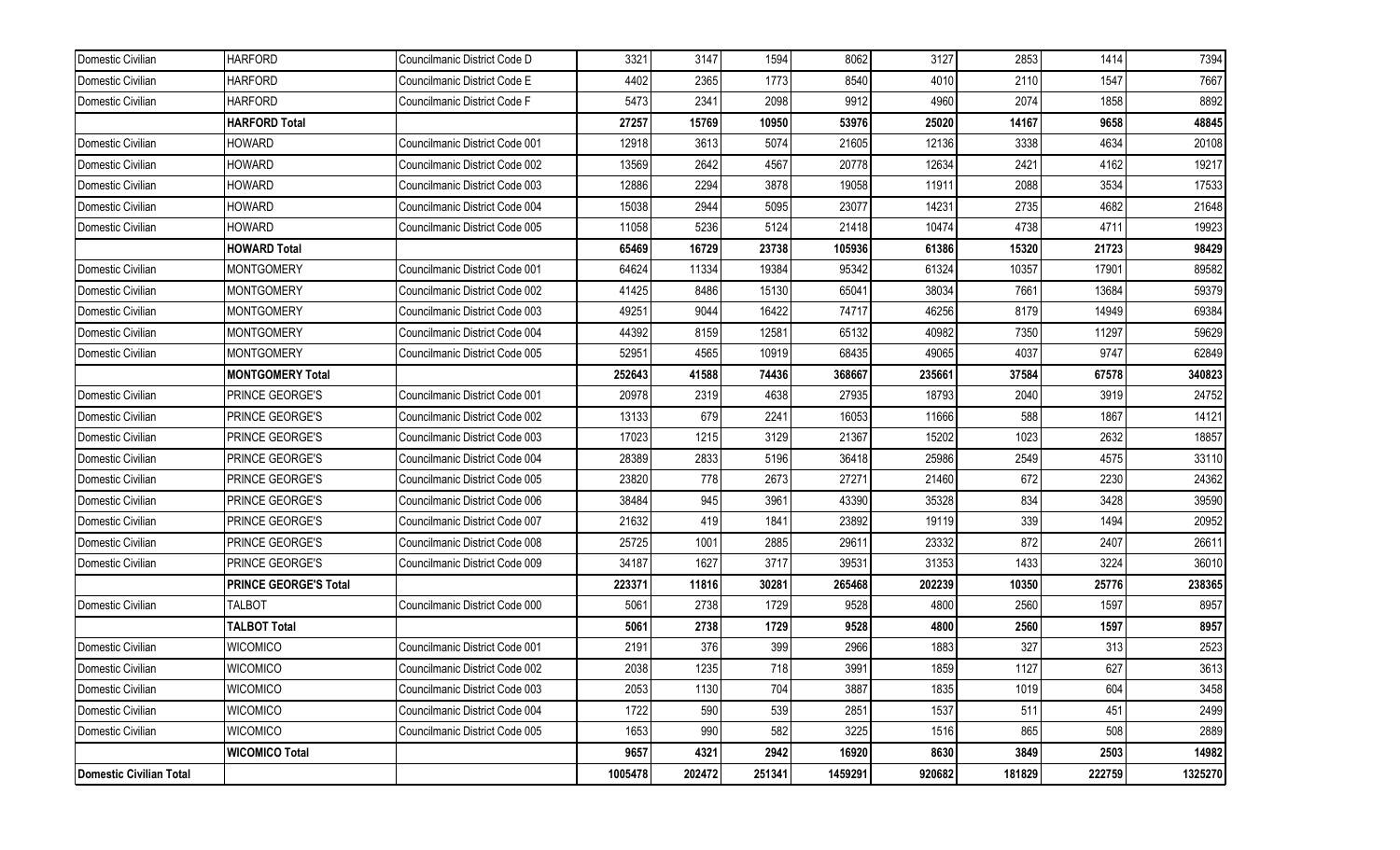| Military Overseas        | <b>ANNE ARUNDEL</b>           | Councilmanic District Code 001 | 37              | 15              | 30  | 82  | 32     | 10             | 22           | 64             |
|--------------------------|-------------------------------|--------------------------------|-----------------|-----------------|-----|-----|--------|----------------|--------------|----------------|
| Military Overseas        | ANNE ARUNDEL                  | Councilmanic District Code 002 | 21              | 16              | 14  | 51  | 14     | 12             | 12           | 38             |
| Military Overseas        | ANNE ARUNDEL                  | Councilmanic District Code 003 | 31              | 17              | 19  | 67  | $30\,$ | 15             | 15           | 60             |
| Military Overseas        | <b>ANNE ARUNDEL</b>           | Councilmanic District Code 004 | 63              | 23              | 31  | 117 | 51     | 18             | 18           | 87             |
| Military Overseas        | ANNE ARUNDEL                  | Councilmanic District Code 005 | 30              | 37              | 19  | 86  | 25     | 27             | 14           | 66             |
| Military Overseas        | ANNE ARUNDEL                  | Councilmanic District Code 006 | 30 <sup>°</sup> | 24              | 21  | 75  | 25     | 15             | 20           | 60             |
| Military Overseas        | ANNE ARUNDEL                  | Councilmanic District Code 007 | 24              | 16              | 14  | 54  | 18     | 13             | 13           | 44             |
|                          | <b>ANNE ARUNDEL Total</b>     |                                | 236             | 148             | 148 | 532 | 195    | 110            | 114          | 419            |
| Military Overseas        | <b>BALTIMORE CITY</b>         | Councilmanic District Code 001 |                 |                 |     |     |        |                |              |                |
| Military Overseas        | <b>BALTIMORE CITY</b>         | Councilmanic District Code 002 |                 |                 |     |     |        |                |              |                |
| Military Overseas        | <b>BALTIMORE CITY</b>         | Councilmanic District Code 003 |                 |                 |     |     |        |                |              |                |
| Military Overseas        | <b>BALTIMORE CITY</b>         | Councilmanic District Code 004 |                 |                 |     |     |        |                |              |                |
| Military Overseas        | <b>BALTIMORE CITY</b>         | Councilmanic District Code 005 |                 |                 |     |     |        |                |              |                |
| Military Overseas        | <b>BALTIMORE CITY</b>         | Councilmanic District Code 006 |                 |                 |     |     |        |                |              |                |
| Military Overseas        | <b>BALTIMORE CITY</b>         | Councilmanic District Code 007 |                 |                 |     |     |        |                |              |                |
| Military Overseas        | <b>BALTIMORE CITY</b>         | Councilmanic District Code 008 |                 |                 |     | 10  |        |                |              |                |
| Military Overseas        | <b>BALTIMORE CITY</b>         | Councilmanic District Code 009 |                 |                 |     |     |        |                |              |                |
| Military Overseas        | <b>BALTIMORE CITY</b>         | Councilmanic District Code 010 |                 |                 |     |     |        |                |              |                |
| Military Overseas        | <b>BALTIMORE CITY</b>         | Councilmanic District Code 011 |                 |                 |     | 15  |        |                |              | 11             |
| Military Overseas        | <b>BALTIMORE CITY</b>         | Councilmanic District Code 012 |                 |                 |     |     |        |                |              |                |
| Military Overseas        | <b>BALTIMORE CITY</b>         | Councilmanic District Code 013 |                 |                 |     |     |        |                |              |                |
| <b>Military Overseas</b> | <b>BALTIMORE CITY</b>         | Councilmanic District Code 014 |                 |                 |     |     |        |                |              |                |
|                          | <b>BALTIMORE CITY Total</b>   |                                | 59              |                 | 30  | 95  | 40     |                | 20           | 66             |
| Military Overseas        | <b>BALTIMORE COUNTY</b>       | Councilmanic District Code 001 | 25              |                 | 15  | 46  | 18     |                | 12           | 36             |
| Military Overseas        | <b>BALTIMORE COUNTY</b>       | Councilmanic District Code 002 | 14              |                 |     | 27  | 13     |                |              | 22             |
| Military Overseas        | <b>BALTIMORE COUNTY</b>       | Councilmanic District Code 003 |                 | 22              | 6   | 37  |        | 16             |              | 27             |
| Military Overseas        | <b>BALTIMORE COUNTY</b>       | Councilmanic District Code 004 | 19              |                 |     | 23  | 15     |                |              | 17             |
| Military Overseas        | <b>BALTIMORE COUNTY</b>       | Councilmanic District Code 005 | 14              |                 |     | 27  | 11     |                |              | 20             |
| Military Overseas        | <b>BALTIMORE COUNTY</b>       | Councilmanic District Code 006 |                 | 10 <sup>1</sup> | 11  | 29  |        |                |              | 17             |
| Military Overseas        | <b>BALTIMORE COUNTY</b>       | Councilmanic District Code 007 |                 |                 |     | 23  |        |                |              | 15             |
|                          | <b>BALTIMORE COUNTY Total</b> |                                | 97              | 59              | 56  | 212 | 74     | 42             | 38           | 154            |
| Military Overseas        | CECIL                         | Councilmanic District Code 001 |                 |                 |     | 3   |        |                |              | 2              |
| Military Overseas        | CECIL                         | Councilmanic District Code 002 |                 | 0               |     |     |        | $\Omega$       |              |                |
| Military Overseas        | CECIL                         | Councilmanic District Code 003 |                 | 0               | 0   |     |        | $\Omega$       |              |                |
| Military Overseas        | CECIL                         | Councilmanic District Code 004 |                 | 2               | 0   |     |        | $\overline{2}$ | $\mathbf{0}$ | 3 <sup>1</sup> |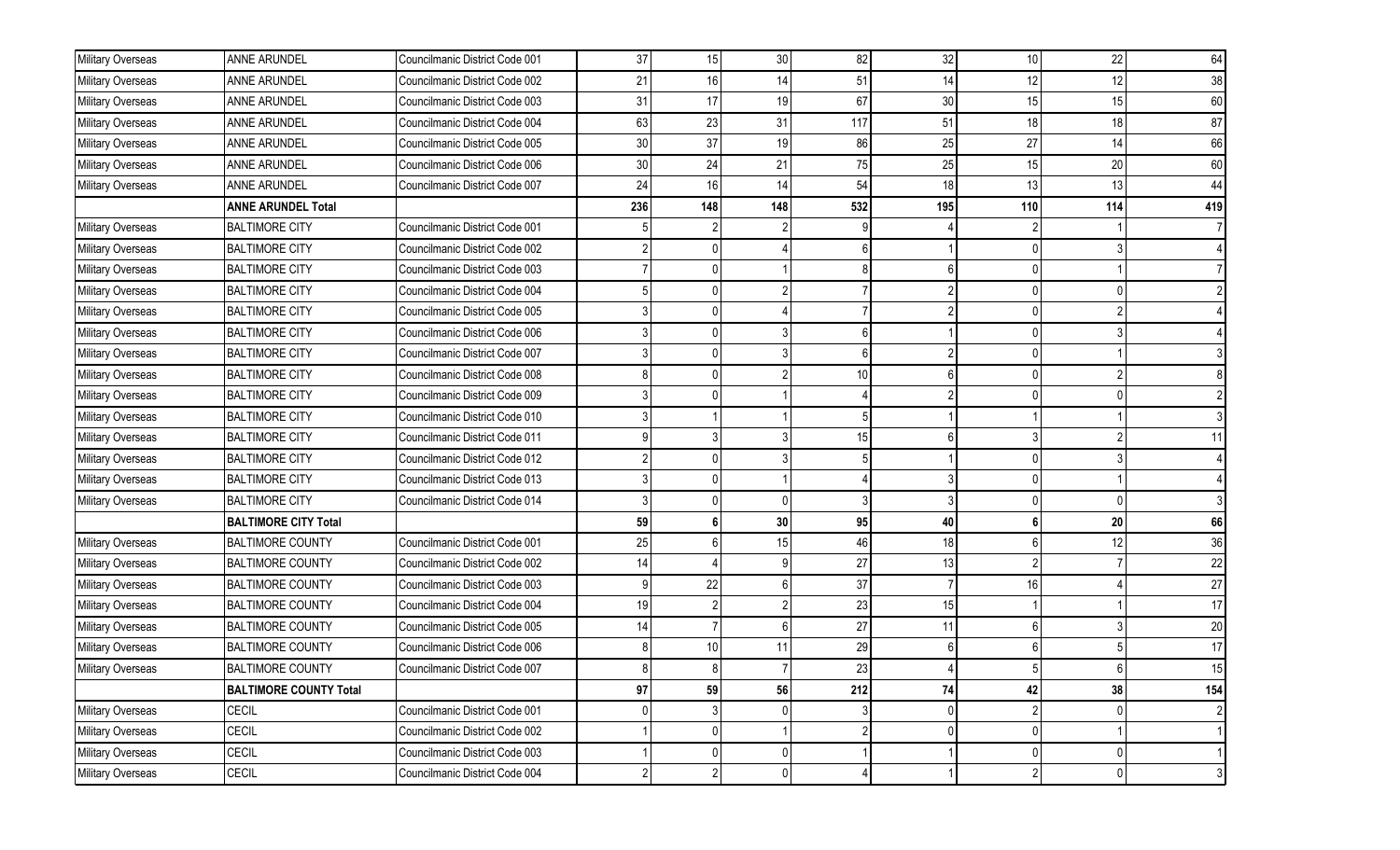| Military Overseas | <b>CECIL</b>            | Councilmanic District Code 005 |     | $\overline{2}$ |                |               |                |              |              |        |
|-------------------|-------------------------|--------------------------------|-----|----------------|----------------|---------------|----------------|--------------|--------------|--------|
|                   | <b>CECIL Total</b>      |                                |     |                |                | 14            | 3              |              |              | 10     |
| Military Overseas | <b>DORCHESTER</b>       | Councilmanic District Code 001 |     |                |                |               |                |              |              |        |
| Military Overseas | <b>DORCHESTER</b>       | Councilmanic District Code 002 |     | $\Omega$       | <sup>0</sup>   | $\Omega$      | $\Omega$       | ∩            | n            |        |
| Military Overseas | <b>DORCHESTER</b>       | Councilmanic District Code 003 |     | 0              | $\Omega$       | $\Omega$      | $\Omega$       | $\Omega$     | <sup>0</sup> |        |
| Military Overseas | <b>DORCHESTER</b>       | Councilmanic District Code 004 |     |                |                |               |                |              |              |        |
| Military Overseas | <b>DORCHESTER</b>       | Councilmanic District Code 005 |     |                |                |               |                |              |              |        |
|                   | <b>DORCHESTER Total</b> |                                |     | $\mathbf{2}$   | 3              |               | $\overline{2}$ | $\mathbf{0}$ |              |        |
| Military Overseas | <b>FREDERICK</b>        | Councilmanic District Code 001 |     | 10             | 6              | 24            | 8              | $\mathsf{R}$ |              | 20     |
| Military Overseas | <b>FREDERICK</b>        | Councilmanic District Code 002 | 8   | 12             | 12             | 32            | 8              | 10           | 10           | 28     |
| Military Overseas | <b>FREDERICK</b>        | Councilmanic District Code 003 | 17  | 6              |                | 30            | 13             |              |              | 23     |
| Military Overseas | <b>FREDERICK</b>        | Councilmanic District Code 004 | 11  | 8              |                | 26            | 10             |              |              | 24     |
| Military Overseas | <b>FREDERICK</b>        | Councilmanic District Code 005 |     | $\overline{9}$ | $\overline{7}$ | 23            | $\mathcal{P}$  | 6            |              | 12     |
|                   | <b>FREDERICK Total</b>  |                                | 51  | 45             | 39             | 135           | 41             | 36           | 30           | 107    |
| Military Overseas | <b>HARFORD</b>          | Councilmanic District Code A   |     | 5              | <sup>0</sup>   | q             | 3              |              | $\Omega$     |        |
| Military Overseas | <b>HARFORD</b>          | Councilmanic District Code B   |     |                |                |               | $\mathfrak{p}$ |              | <sup>0</sup> |        |
| Military Overseas | <b>HARFORD</b>          | Councilmanic District Code C   |     |                |                |               |                |              |              |        |
| Military Overseas | <b>HARFORD</b>          | Councilmanic District Code D   |     | 2              | 3              | 8             |                |              |              |        |
| Military Overseas | <b>HARFORD</b>          | Councilmanic District Code E   |     |                |                | $\mathsf{\ }$ |                |              |              |        |
| Military Overseas | <b>HARFORD</b>          | Councilmanic District Code F   | 6   |                | $\mathfrak{p}$ | 12            | 5              |              | $\Omega$     |        |
|                   | <b>HARFORD Total</b>    |                                | 20  | 21             | 11             | 52            | 13             | 15           | 5            | 33     |
| Military Overseas | <b>HOWARD</b>           | Councilmanic District Code 001 | 13  | $\overline{2}$ |                | 22            | 13             |              | 6            | 21     |
| Military Overseas | <b>HOWARD</b>           | Councilmanic District Code 002 | 19  | $\overline{9}$ |                | 35            | 10             | 6            |              | 21     |
| Military Overseas | <b>HOWARD</b>           | Councilmanic District Code 003 | 12  | 8              | 11             | 31            | -7             |              | a            | $20\,$ |
| Military Overseas | <b>HOWARD</b>           | Councilmanic District Code 004 | 8   | 8              | 16             | 32            | 7              |              | 15           | 30     |
| Military Overseas | <b>HOWARD</b>           | Councilmanic District Code 005 | 10  | 5              |                | 20            | $\overline{7}$ |              |              | 15     |
|                   | <b>HOWARD Total</b>     |                                | 62  | 32             | 46             | 140           | 44             | 24           | 39           | 107    |
| Military Overseas | <b>MONTGOMERY</b>       | Councilmanic District Code 001 | 50  | 16             | 24             | 90            | 38             | 13           | 20           | 71     |
| Military Overseas | <b>MONTGOMERY</b>       | Councilmanic District Code 002 | 47  | 13             | 25             | 85            | 31             | 11           | 19           | 61     |
| Military Overseas | <b>MONTGOMERY</b>       | Councilmanic District Code 003 | 49  | 16             | 20             | 85            | 41             | 8            | 15           | 64     |
| Military Overseas | <b>MONTGOMERY</b>       | Councilmanic District Code 004 | 55  | 16             | 20             | 91            | 41             | 14           | 18           | 73     |
| Military Overseas | <b>MONTGOMERY</b>       | Councilmanic District Code 005 | 39  | 5              | 21             | 65            | 32             |              | 18           | 55     |
|                   | <b>MONTGOMERY Total</b> |                                | 240 | 66             | 110            | 416           | 183            | 51           | 90           | 324    |
| Military Overseas | PRINCE GEORGE'S         | Councilmanic District Code 001 | 27  |                | 21             | 52            | 20             |              | 14           | 36     |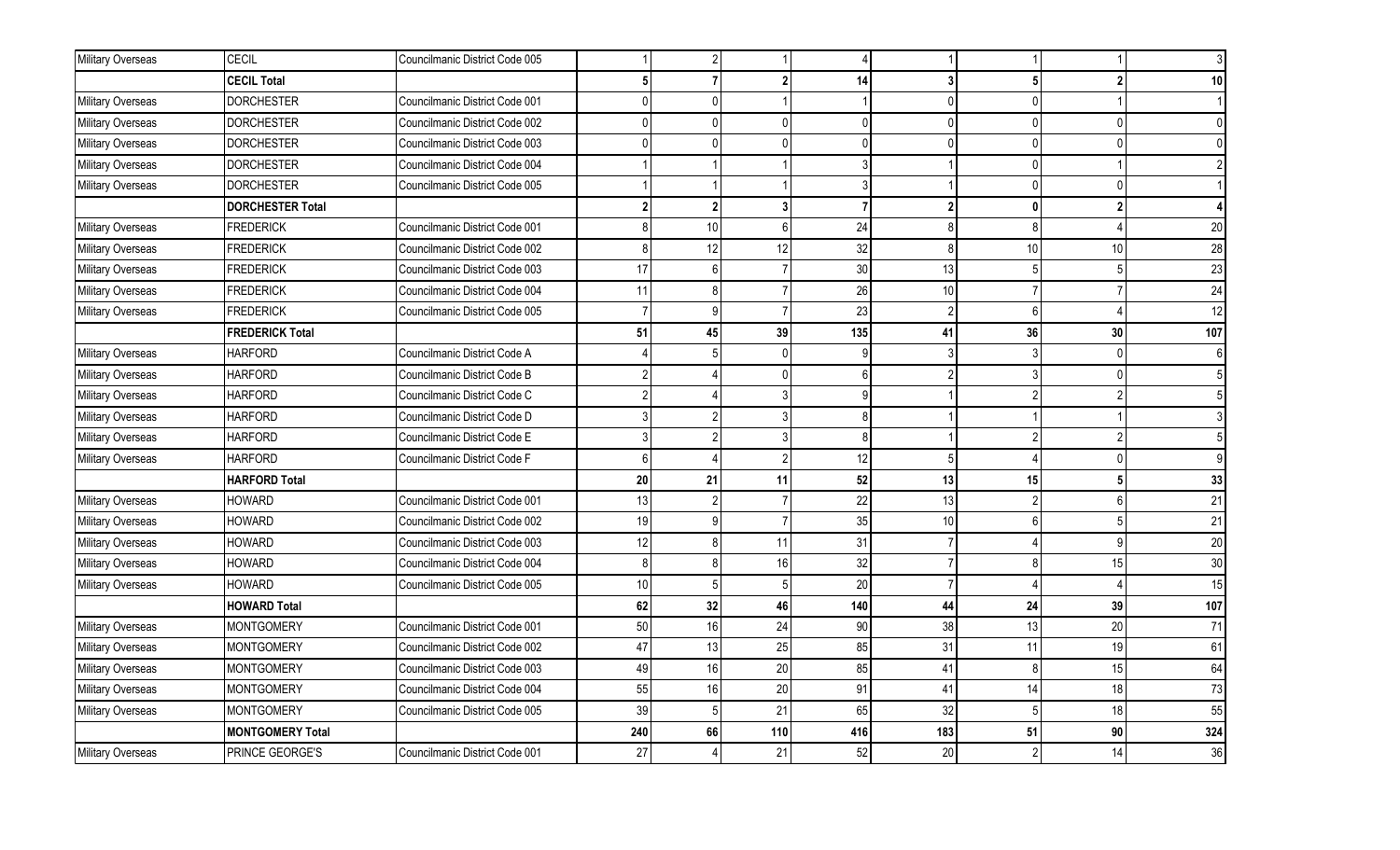| Military Overseas       | PRINCE GEORGE'S              | Councilmanic District Code 002 | 6   |     | 8   | 14   |      |             |              | 10 <sup>1</sup> |
|-------------------------|------------------------------|--------------------------------|-----|-----|-----|------|------|-------------|--------------|-----------------|
| Military Overseas       | PRINCE GEORGE'S              | Councilmanic District Code 003 |     |     |     | 18   |      |             |              | 13              |
| Military Overseas       | PRINCE GEORGE'S              | Councilmanic District Code 004 | 31  |     | 21  | 57   | 22   |             | 11           | 38              |
| Military Overseas       | PRINCE GEORGE'S              | Councilmanic District Code 005 | 14  |     |     | 19   | 12   |             |              | 15              |
| Military Overseas       | PRINCE GEORGE'S              | Councilmanic District Code 006 | 33  |     | 15  | 50   | 23   |             |              | 33              |
| Military Overseas       | PRINCE GEORGE'S              | Councilmanic District Code 007 | 13  |     |     | 19   | $10$ |             |              | 13              |
| Military Overseas       | PRINCE GEORGE'S              | Councilmanic District Code 008 | 28  |     | 14  | 50   | 19   |             | 10           | 33              |
| Military Overseas       | PRINCE GEORGE'S              | Councilmanic District Code 009 | 43  | 12  | 19  | 74   | 27   |             | 12           | 47              |
|                         | <b>PRINCE GEORGE'S Total</b> |                                | 202 | 35  | 116 | 353  | 142  | 25          | 71           | 238             |
| Military Overseas       | <b>TALBOT</b>                | Councilmanic District Code 000 |     |     |     | 12   |      |             |              |                 |
|                         | <b>TALBOT Total</b>          |                                |     |     |     | 12   |      |             |              |                 |
| Military Overseas       | <b>WICOMICO</b>              | Councilmanic District Code 001 |     |     |     |      |      |             |              |                 |
| Military Overseas       | <b>WICOMICO</b>              | Councilmanic District Code 002 |     |     |     |      |      |             |              |                 |
| Military Overseas       | <b>WICOMICO</b>              | Councilmanic District Code 003 |     |     |     |      |      |             |              |                 |
| Military Overseas       | <b>WICOMICO</b>              | Councilmanic District Code 004 |     |     |     |      |      |             |              |                 |
| Military Overseas       | <b>WICOMICO</b>              | Councilmanic District Code 005 |     |     |     |      |      |             |              |                 |
|                         | <b>WICOMICO Total</b>        |                                | 12  | 10  |     | 27   | 9    |             |              | 21              |
| Military Overseas Total |                              |                                | 991 | 434 | 570 | 1995 | 749  | 323         | 420          | 1492            |
| Military US             | ANNE ARUNDEL                 | Councilmanic District Code 001 | 100 | 43  | 101 | 244  | 76   | 26          | 76           | 178             |
| Military US             | <b>ANNE ARUNDEL</b>          | Councilmanic District Code 002 | 69  | 27  | 53  | 149  | 51   | 20          | 39           | 110             |
| Military US             | ANNE ARUNDEL                 | Councilmanic District Code 003 | 69  | 56  | 71  | 196  | 54   | 42          | 50           | 146             |
| Military US             | <b>ANNE ARUNDEL</b>          | Councilmanic District Code 004 | 243 | 113 | 244 | 600  | 183  | 71          | 173          | 427             |
| Military US             | ANNE ARUNDEL                 | Councilmanic District Code 005 | 81  | 76  | 79  | 236  | 76   | 54          | 62           | 192             |
| Military US             | <b>ANNE ARUNDEL</b>          | Councilmanic District Code 006 | 61  | 47  | 70  | 178  | 51   | 37          | 55           | 143             |
| Military US             | ANNE ARUNDEL                 | Councilmanic District Code 007 | 53  | 54  | 59  | 166  | 41   | 40          | 49           | 130             |
|                         | <b>ANNE ARUNDEL Total</b>    |                                | 676 | 416 | 677 | 1769 | 532  | 290         | 504          | 1326            |
| Military US             | <b>BALTIMORE CITY</b>        | Councilmanic District Code 001 | 18  | 6   | 13  | 37   | 12   |             |              | 27              |
| Military US             | <b>BALTIMORE CITY</b>        | Councilmanic District Code 002 |     |     |     |      |      |             |              |                 |
| Military US             | <b>BALTIMORE CITY</b>        | Councilmanic District Code 003 | 13  |     |     | 22   |      |             |              | 15              |
| Military US             | <b>BALTIMORE CITY</b>        | Councilmanic District Code 004 |     |     |     | 12   |      |             |              |                 |
| Military US             | <b>BALTIMORE CITY</b>        | Councilmanic District Code 005 |     |     |     | 11   |      |             |              |                 |
| Military US             | <b>BALTIMORE CITY</b>        | Councilmanic District Code 006 |     |     |     |      |      |             |              |                 |
| Military US             | <b>BALTIMORE CITY</b>        | Councilmanic District Code 007 |     |     | 5   | 14   | 3    |             |              | 6               |
| Military US             | <b>BALTIMORE CITY</b>        | Councilmanic District Code 008 | 18  |     | 10  | 32   | 10   |             |              | 17              |
| Military US             | <b>BALTIMORE CITY</b>        | Councilmanic District Code 009 |     | 0   | 3   | 11   |      | $\mathbf 0$ | $\mathbf{0}$ | 5 <sup>1</sup>  |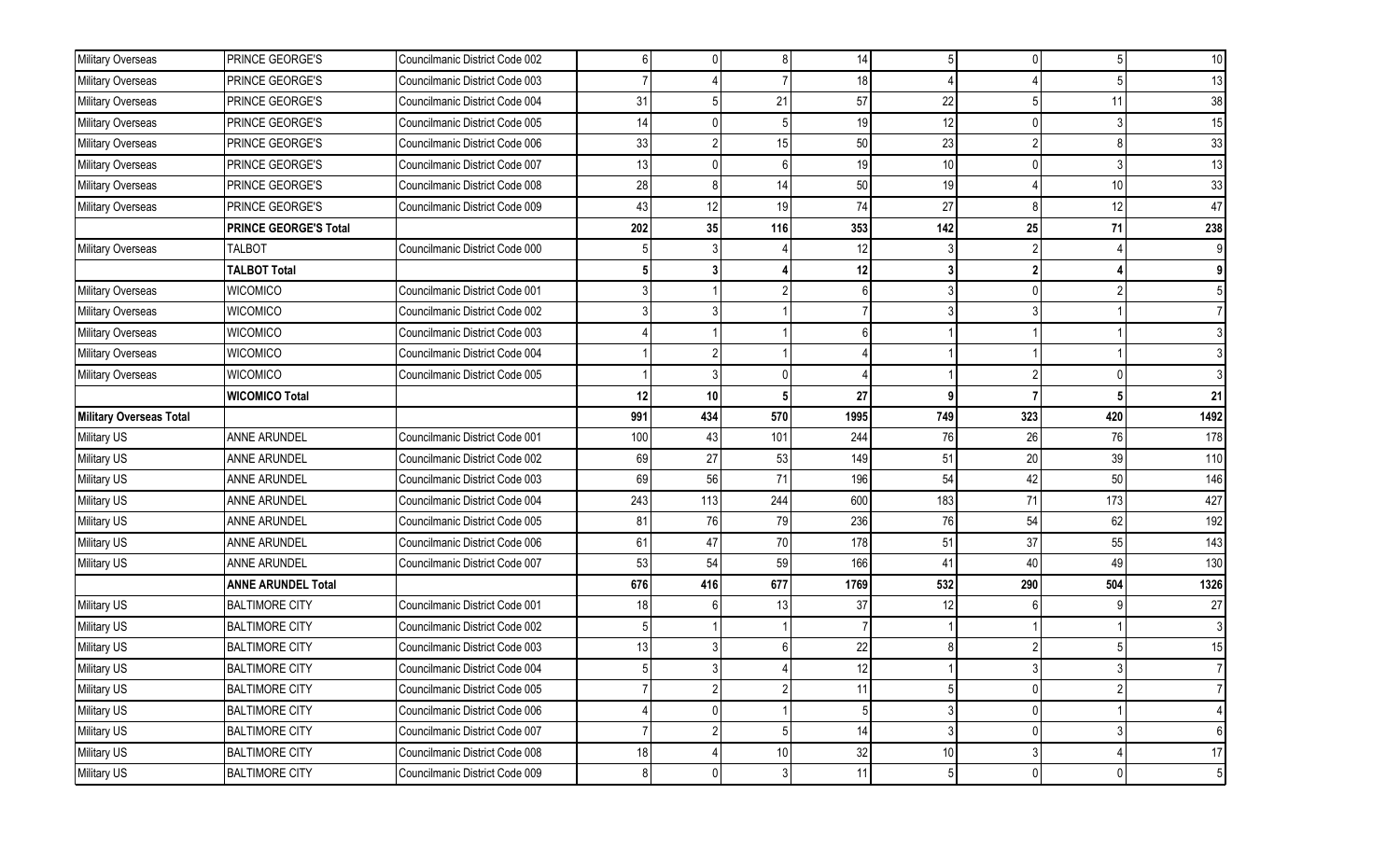| Military US | <b>BALTIMORE CITY</b>         | Councilmanic District Code 010 |     |                 |     | 12  |                | $\mathfrak{p}$ |                 |                 |
|-------------|-------------------------------|--------------------------------|-----|-----------------|-----|-----|----------------|----------------|-----------------|-----------------|
| Military US | <b>BALTIMORE CITY</b>         | Councilmanic District Code 011 | 24  |                 | 18  | 50  | 20             |                | 11.             | 33              |
| Military US | <b>BALTIMORE CITY</b>         | Councilmanic District Code 012 |     |                 |     | 11  |                | 0              |                 |                 |
| Military US | <b>BALTIMORE CITY</b>         | Councilmanic District Code 013 |     |                 |     | 15  | 6              | 0              |                 |                 |
| Military US | <b>BALTIMORE CITY</b>         | Councilmanic District Code 014 |     |                 |     | 12  | 6              | <sup>0</sup>   |                 | 10 <sup>1</sup> |
|             | <b>BALTIMORE CITY Total</b>   |                                | 137 | 34              | 80  | 251 | 89             | 19             | 46              | 154             |
| Military US | <b>BALTIMORE COUNTY</b>       | Councilmanic District Code 001 | 18  | 20              | 20  | 58  | 15             | 14             | 14              | 43              |
| Military US | <b>BALTIMORE COUNTY</b>       | Councilmanic District Code 002 | 19  | 11              | 10  | 40  | 16             |                |                 | 31              |
| Military US | <b>BALTIMORE COUNTY</b>       | Councilmanic District Code 003 | 10  | 14              | 22  | 46  | 8              | 10             | 19              | $37\,$          |
| Military US | <b>BALTIMORE COUNTY</b>       | Councilmanic District Code 004 | 56  |                 | 19  | 79  | 42             |                | 11              | 57              |
| Military US | <b>BALTIMORE COUNTY</b>       | Councilmanic District Code 005 | 17  | 10              | 15  | 42  | 10             | 6              | 10 <sup>1</sup> | 26              |
| Military US | <b>BALTIMORE COUNTY</b>       | Councilmanic District Code 006 | 27  | 19              | 17  | 63  | 23             | 14             | 13              | 50              |
| Military US | <b>BALTIMORE COUNTY</b>       | Councilmanic District Code 007 | 14  | 16              | 12  | 42  | 11             | 10             |                 | 28              |
|             | <b>BALTIMORE COUNTY Total</b> |                                | 161 | 94              | 115 | 370 | 125            | 65             | 82              | 272             |
| Military US | <b>CECIL</b>                  | Councilmanic District Code 001 |     |                 |     |     |                |                |                 |                 |
| Military US | CECIL                         | Councilmanic District Code 002 |     |                 |     |     |                |                |                 |                 |
| Military US | <b>CECIL</b>                  | Councilmanic District Code 003 |     |                 |     | 16  |                |                |                 | 11              |
| Military US | <b>CECIL</b>                  | Councilmanic District Code 004 |     |                 |     | 15  |                |                |                 | 11              |
| Military US | CECIL                         | Councilmanic District Code 005 |     |                 |     | 19  |                |                |                 | 12              |
|             | <b>CECIL Total</b>            |                                | 18  | 29              | 14  | 61  | 14             | 21             | 10              | 45              |
| Military US | <b>DORCHESTER</b>             | Councilmanic District Code 001 |     |                 |     |     |                |                |                 |                 |
| Military US | <b>DORCHESTER</b>             | Councilmanic District Code 002 |     |                 |     |     |                | 0              |                 |                 |
| Military US | <b>DORCHESTER</b>             | Councilmanic District Code 003 |     |                 |     |     |                |                |                 |                 |
| Military US | <b>DORCHESTER</b>             | Councilmanic District Code 004 |     |                 |     |     |                |                |                 |                 |
| Military US | <b>DORCHESTER</b>             | Councilmanic District Code 005 |     |                 |     |     |                |                |                 |                 |
|             | <b>DORCHESTER Total</b>       |                                | 11  |                 |     | 21  | 9              |                |                 | 16              |
| Military US | <b>FREDERICK</b>              | Councilmanic District Code 001 | 33  | 18              | 23  | 74  | 28             | 12             | 16              | 56              |
| Military US | <b>FREDERICK</b>              | Councilmanic District Code 002 | 26  | 32              | 29  | 87  | 23             | 27             | 21              | 71              |
| Military US | <b>FREDERICK</b>              | Councilmanic District Code 003 | 33  | 18              | 33  | 84  | 25             | 12             | 22              | 59              |
| Military US | <b>FREDERICK</b>              | Councilmanic District Code 004 | 14  | 25              | 10  | 49  | 11             | 18             |                 | 34              |
| Military US | <b>FREDERICK</b>              | Councilmanic District Code 005 |     | 22              |     | 37  | 6 <sup>1</sup> | 15             | 6               | 27              |
|             | <b>FREDERICK Total</b>        |                                | 114 | 115             | 102 | 331 | 93             | 84             | 70              | ${\bf 247}$     |
| Military US | <b>HARFORD</b>                | Councilmanic District Code A   | 17  | 10 <sup>1</sup> | 17  | 44  | 12             |                | 12              | 31              |
| Military US | <b>HARFORD</b>                | Councilmanic District Code B   | 14  | 21              | 14  | 49  | 13             | 19             | 8               | 40              |
| Military US | <b>HARFORD</b>                | Councilmanic District Code C   | 11  | 28              | 15  | 54  | 9              | 24             | 12              | 45              |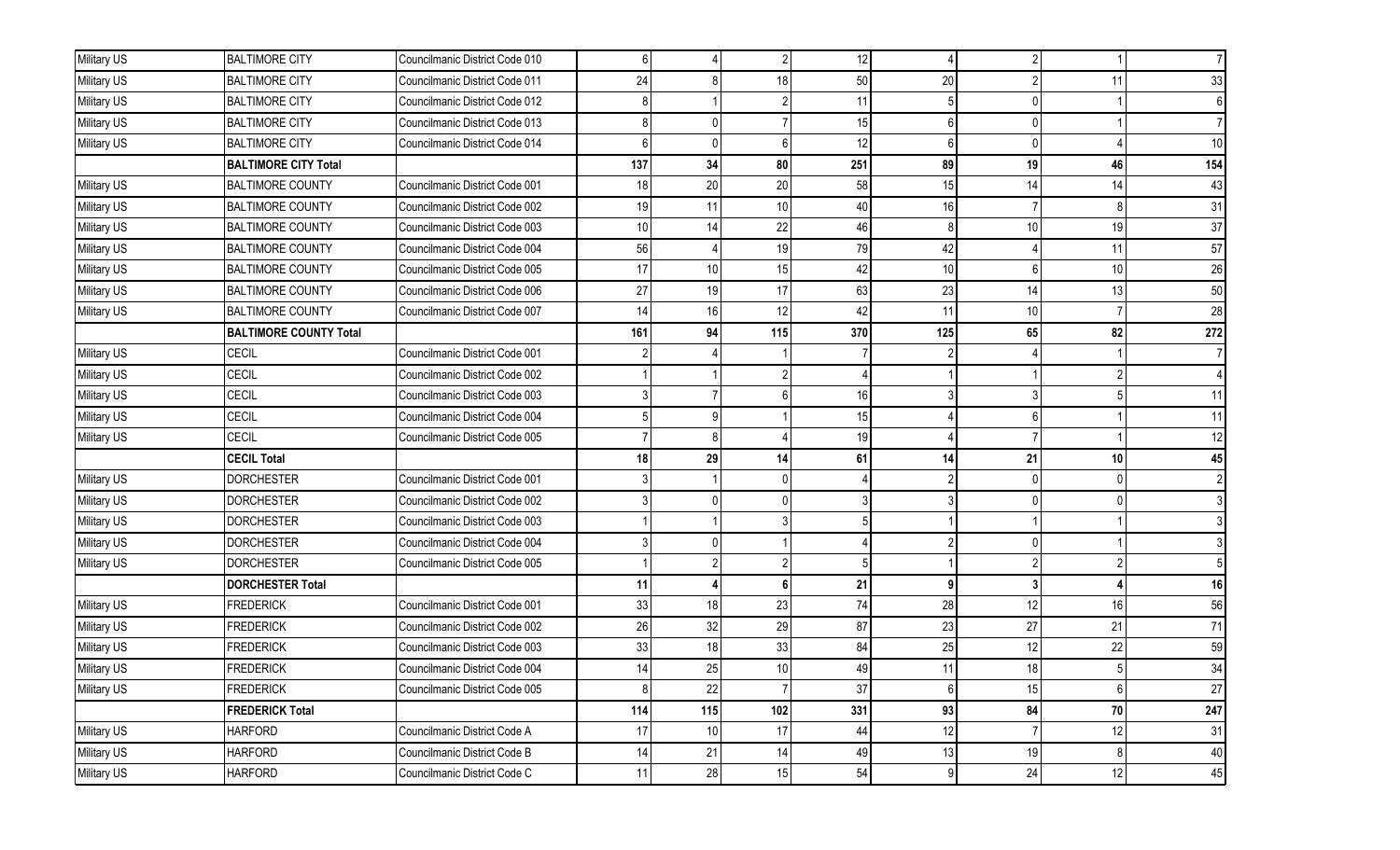| Military US | <b>HARFORD</b>               | Councilmanic District Code D   | 15  | 28              | 7              | 50   | 11       | 24  | $\mathsf{6}$ | 41  |
|-------------|------------------------------|--------------------------------|-----|-----------------|----------------|------|----------|-----|--------------|-----|
| Military US | <b>HARFORD</b>               | Councilmanic District Code E   | 22  | 18              | 18             | 58   | 11       | 10  | 12           | 33  |
| Military US | <b>HARFORD</b>               | Councilmanic District Code F   | 43  | 33              | 64             | 140  | 30       | 26  | 54           | 110 |
|             | <b>HARFORD Total</b>         |                                | 122 | 138             | 135            | 395  | 86       | 110 | 104          | 300 |
| Military US | HOWARD                       | Councilmanic District Code 001 | 29  | 10 <sup>1</sup> | 18             | 57   | 24       |     | 14           | 46  |
| Military US | <b>HOWARD</b>                | Councilmanic District Code 002 | 44  | 12              | 32             | 88   | 33       |     | 18           | 58  |
| Military US | HOWARD                       | Councilmanic District Code 003 | 37  | 11              | 29             | 77   | 27       | 8   | 20           | 55  |
| Military US | <b>HOWARD</b>                | Councilmanic District Code 004 | 37  | 13              | 37             | 87   | 30       | 10  | 24           | 64  |
| Military US | <b>HOWARD</b>                | Councilmanic District Code 005 | 18  | 17              | 24             | 59   | 15       | 10  | 15           | 40  |
|             | <b>HOWARD Total</b>          |                                | 165 | 63              | 140            | 368  | 129      | 43  | 91           | 263 |
| Military US | <b>MONTGOMERY</b>            | Councilmanic District Code 001 | 122 | 53              | 83             | 258  | 101      | 40  | 65           | 206 |
| Military US | <b>MONTGOMERY</b>            | Councilmanic District Code 002 | 84  | 41              | 73             | 198  | 69       | 35  | 56           | 160 |
| Military US | <b>MONTGOMERY</b>            | Councilmanic District Code 003 | 113 | 34              | 92             | 239  | 95       | 28  | 67           | 190 |
| Military US | <b>MONTGOMERY</b>            | Councilmanic District Code 004 | 68  | 38              | 67             | 173  | 56       | 27  | 59           | 142 |
| Military US | <b>MONTGOMERY</b>            | Councilmanic District Code 005 | 90  | 15              | 41             | 146  | 68       | 13  | 35           | 116 |
|             | <b>MONTGOMERY Total</b>      |                                | 477 | 181             | 356            | 1014 | 389      | 143 | 282          | 814 |
| Military US | PRINCE GEORGE'S              | Councilmanic District Code 001 | 36  | 5               | 21             | 62   | 26       |     | 11           | 40  |
| Military US | PRINCE GEORGE'S              | Councilmanic District Code 002 | 24  | $\overline{2}$  | 6 <sup>1</sup> | 32   | 17       |     |              | 21  |
| Military US | PRINCE GEORGE'S              | Councilmanic District Code 003 | 19  | 5               |                | 31   | 16       |     |              | 25  |
| Military US | PRINCE GEORGE'S              | Councilmanic District Code 004 | 78  | 13              | 32             | 123  | 52       | 12  | 20           | 84  |
| Military US | PRINCE GEORGE'S              | Councilmanic District Code 005 | 28  | $6 \mid$        |                | 42   | 19       |     |              | 28  |
| Military US | PRINCE GEORGE'S              | Councilmanic District Code 006 | 93  | 17              | 45             | 155  | 71       | 13  | 33           | 117 |
| Military US | PRINCE GEORGE'S              | Councilmanic District Code 007 | 22  | 3               | 10             | 35   | 15       |     |              | 24  |
| Military US | PRINCE GEORGE'S              | Councilmanic District Code 008 | 108 | 27              | 62             | 197  | 76       | 22  | 39           | 137 |
| Military US | PRINCE GEORGE'S              | Councilmanic District Code 009 | 86  | 5               | 42             | 133  | 68       | 5   | 31           | 104 |
|             | <b>PRINCE GEORGE'S Total</b> |                                | 494 | 83              | 233            | 810  | 360      | 67  | 153          | 580 |
| Military US | <b>TALBOT</b>                | Councilmanic District Code 000 |     | 19              |                | 34   |          | 16  |              | 27  |
|             | <b>TALBOT Total</b>          |                                |     | 19              | ጸ              | 34   |          | 16  |              | 27  |
| Military US | <b>WICOMICO</b>              | Councilmanic District Code 001 |     |                 | 2              |      |          |     |              |     |
| Military US | <b>WICOMICO</b>              | Councilmanic District Code 002 |     | 4               | 3              | 10   |          |     | <sup>0</sup> |     |
| Military US | <b>WICOMICO</b>              | Councilmanic District Code 003 |     | 3               |                |      |          |     |              |     |
| Military US | <b>WICOMICO</b>              | Councilmanic District Code 004 |     |                 |                |      | $\Omega$ |     |              | 5   |
| Military US | <b>WICOMICO</b>              | Councilmanic District Code 005 |     | 9               |                | 14   |          | q   |              | 13  |
|             | <b>WICOMICO Total</b>        |                                |     | 18              | 14             | 40   |          | 17  |              | 30  |